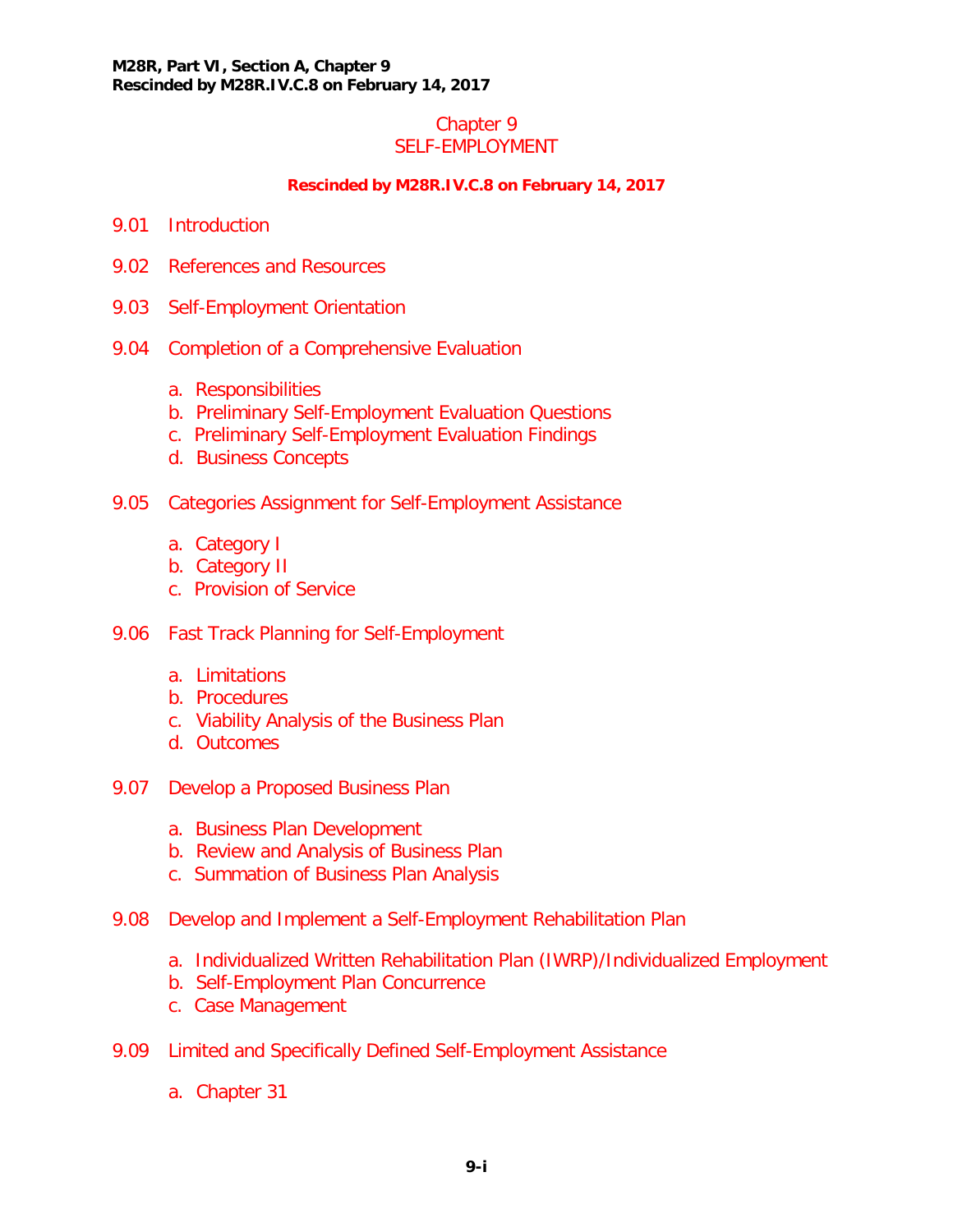#### **M28R, Part VI, Section A, Chapter 9 Rescinded by M28R.IV.C.8 on February 14, 2017**

- b. [State Vocational Rehabilitation Program](#page-22-2)
- 9.10 [Self-Employment Services for an Existing Business](#page-23-0)
	- a. [Retroactive Induction](#page-24-0)
	- b. [Procedures](#page-24-1)
- 9.11 [Required Documents for the Delivery of Self-Employment Services](#page-25-0)
	- a. [The Self-Employment Fact Sheet](#page-25-1)
	- b. [VAF 28-0800, VR&E Program Orientation](#page-25-2)
	- c. [Preliminary Self-Employment Evaluation](#page-25-3)
	- d. [Information Needed to Conduct a Viability Analysis](#page-25-4)
	- e. [Summation of Business Plan Viability Analysis](#page-25-5)
	- f. [VAF 28-0794, Self-Employment Plan Approval Request](#page-26-0)
	- g. [VAF 28-8872, Rehabilitation Plan](#page-26-1)
	- h. Case Support [CWINRS' case notes, VAF 28-1905d and VAF 119](#page-26-2)

Appendix O. VA Forms

- Appendix BF. Self-Employment Job Aid
- Appendix BH. Financial Resources for Self-Employment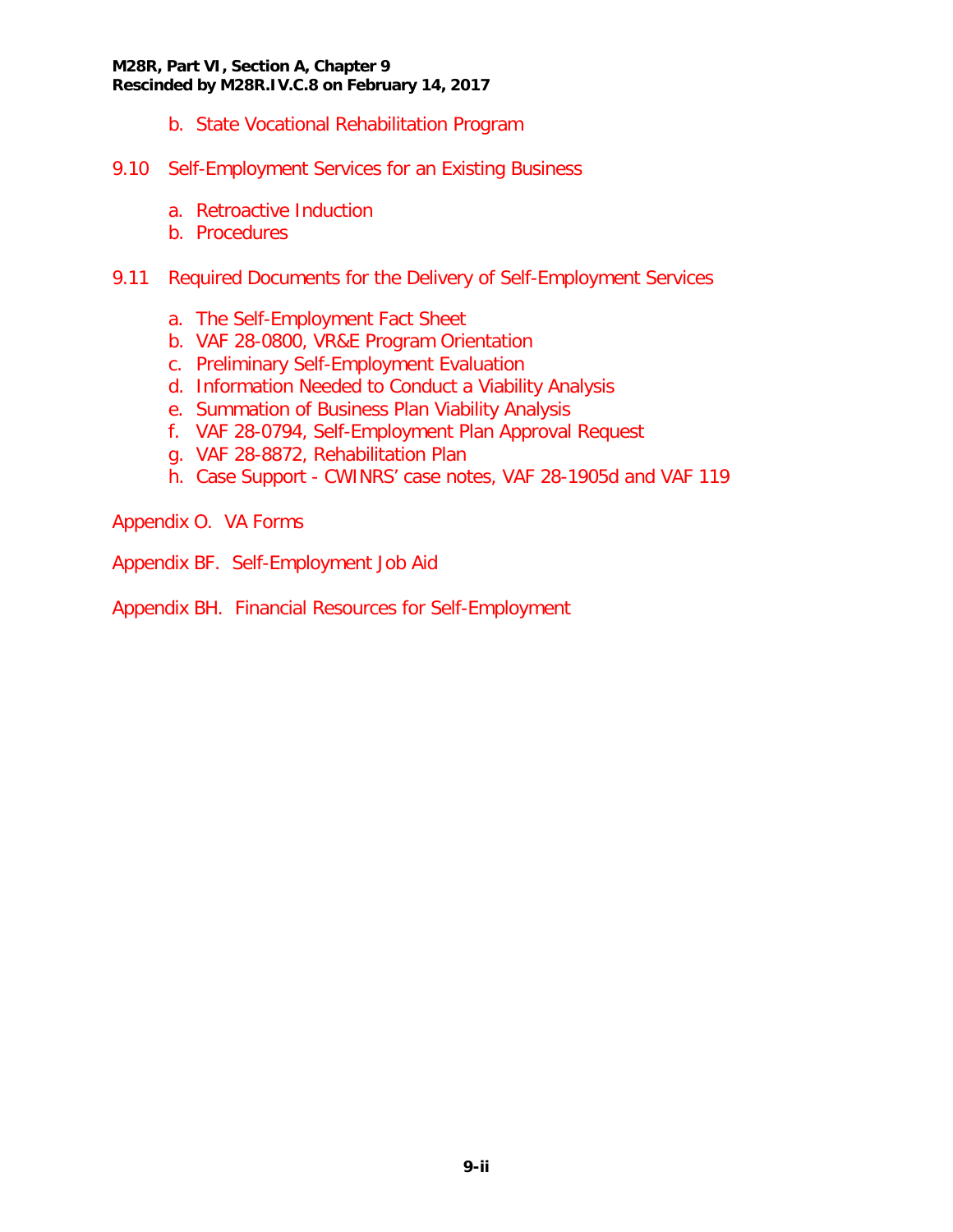### Chapter 9 SELF-EMPLOYMENT

#### **Rescinded by M28R.IV.C.8 on February 14, 2017**

### <span id="page-2-0"></span>9.01 Introduction

The self-employment track is designed for Veterans who have the necessary job skills to start a business. Self-employment may also be the right track for Veterans who have limited access to traditional employment or require a more accommodating work environment due to the effects of a disability. This chapter provides guidance on the self-employment process, the assignment of categories for self-employment assistance and self-employment in conjunction with a State Vocational Rehabilitation agency. Statutory and regulatory references are also provided throughout this chapter.

### <span id="page-2-1"></span>9.02 References and Resources

| Laws:               | Small Business Act of 1953, as Amended<br><b>Fair and Accurate Credit Transactions Act</b><br>38 United States Code (U.S.C.) 3104<br>38 U.S.C. 3107<br>38 U.S.C. 3117                                                                                                                                                                           |
|---------------------|-------------------------------------------------------------------------------------------------------------------------------------------------------------------------------------------------------------------------------------------------------------------------------------------------------------------------------------------------|
| <b>Regulations:</b> | 38 Code of Federal Regulations (CFR) 21.50<br>38 CFR 21.84<br>38 CFR 21.88<br>38 CFR 21.98<br>38 CFR 21.184<br>38 CFR 21.214<br>38 CFR 21.252<br>38 CFR 21.257<br>38 CFR 21.258<br>38 CFR 21.282                                                                                                                                                |
| VA Forms (VAF):     | VAF 119, Report of Contact<br>VAF 28-0794, Self-Employment Plan Approval Request<br>VAF 28-0800, VR&E Program Orientation<br>VAF 28-1902b, Counseling Record-Narrative Report<br>VAF 28-1902n, Counseling Record-Narrative Report<br>(Supplemental Information)<br>VAF 28-1905d, Special Report of Training<br>VAF 28-8872, Rehabilitation Plan |
| Websites:           | www.sba.gov                                                                                                                                                                                                                                                                                                                                     |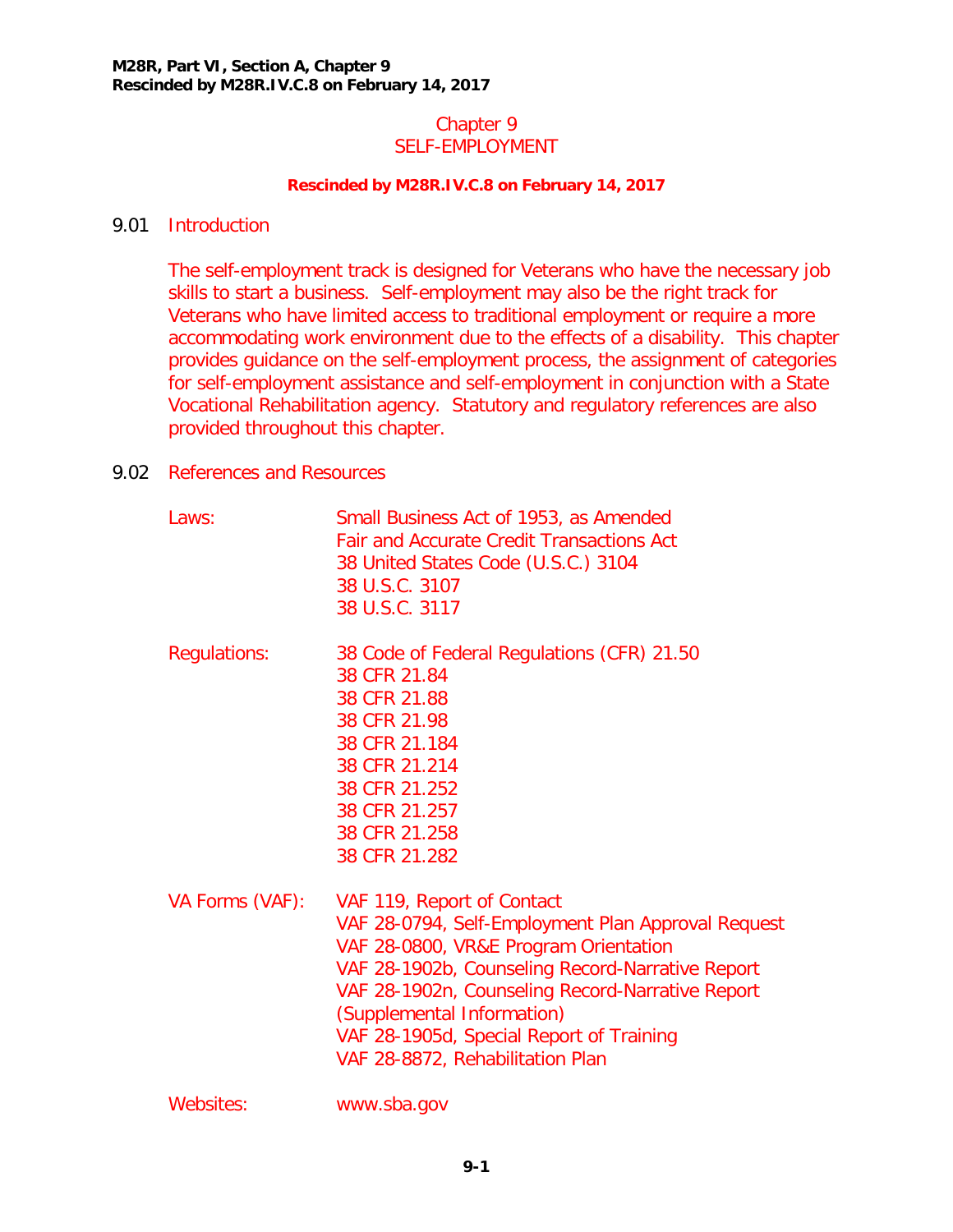www.vetbiz.gov www.va.gov/osdbu/veteran/vep.asp www.AnnualCreditReport.com [www.vaaccelerator.com](http://www.vaaccelerator.com/)

### <span id="page-3-0"></span>9.03 Self-Employment Orientation

The VRC must orient the Veteran to the self-employment process before the selfemployment planning process begins. The Self-Employment Fact Sheet should be given to the Veteran at this time along with the link to the "Operation Boots to Business" video. This video can be accessed online at the Veterans Entrepreneurship Portal website by using the following link and clicking on Operation Boots to Business found under Starting a Business or Training and Employment: www.va.gov/osdbu/veteran/vep.asp. See Appendix O, VA Forms for access to the Self-Employment Fact Sheet.

The Veteran must sign VAF 28-0800, VR&E Program Orientation (see Appendix O, VA Forms), to verify that the link to the video was provided. The VRC will give the Veteran a copy of the form and file the original on the right side of the Veteran's Counseling/Education/Rehabilitation (CER) folder.

<span id="page-3-1"></span>9.04 Completion of a Comprehensive Evaluation

A preliminary self-employment evaluation assesses the Veteran's needs, potential, suitability and readiness to start a business. The evaluation will also identify and address all issues or barriers to the successful pursuit of a selfemployment plan. This evaluation is completed during the evaluation and planning phase of service delivery as outlined in 38 CFR 21.184.

<span id="page-3-2"></span>a. Responsibilities

The VRC must work closely with the Veteran to foster an open line of communication to ensure that the evaluation process is successful. It is imperative that the VRC have a clear understanding of the Veteran's motivation, functional ability and interest, as self-employment is one of the most demanding tracks to employment. It is much more challenging than simply obtaining and maintaining employment in a traditional setting. It is the responsibility of the VRC to help the Veteran make an informed decision regarding this track to employment.

Examples of the demands and challenges associated with pursuing selfemployment include the following:

• Developing a viable business plan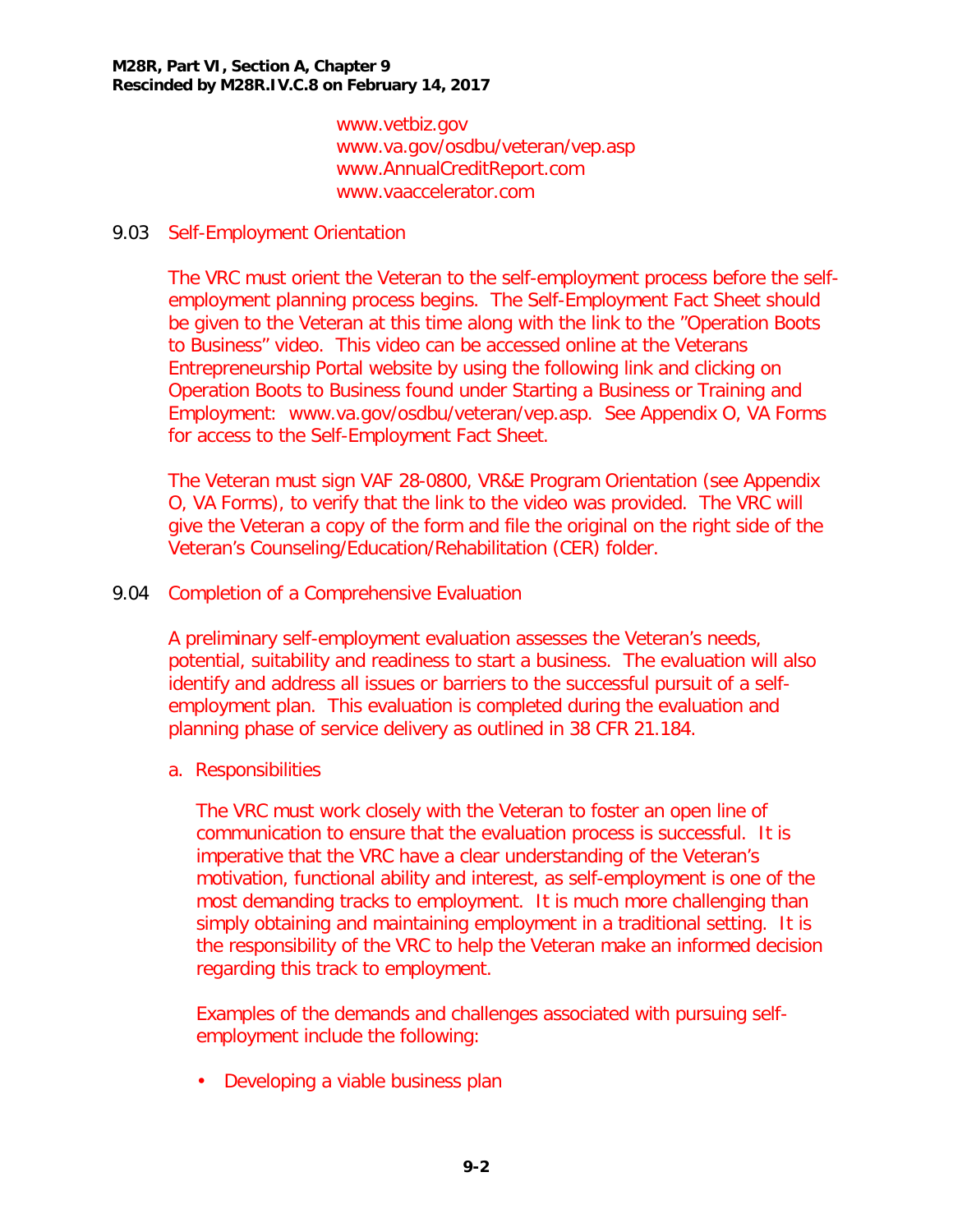#### **M28R, Part VI, Section A, Chapter 9 Rescinded by M28R.IV.C.8 on February 14, 2017**

- Obtaining funding
- Securing a business location
- Hiring staff
- Obtaining an initial stock
- Advertising and marketing
- Understanding business and tax law
- Learning purchasing and accounting skills
- Developing a strong support system
- Understanding the impact on personal finances since it takes time before a new business turns a profit or provides financial support

Veterans are responsible for actively participating in the self-employment process from the onset of service. The Veteran must agree to use resources to assist in the development and implementation of a business plan. It is imperative that the Veteran has a clear understanding of the self-employment process before the pursuit of this track to employment. The intensive nature of the evaluation and planning process is lengthy and can take several months to complete. An informed Veteran will be better prepared to anticipate and work within the self-employment framework and timeline.

1. Credit History

As part of the preliminary self-employment evaluation, it is the responsibility of the Veteran to check his/her credit report since the credit report will be used by potential lenders and suppliers to determine terms of credit. The Veteran may find errors that need to be corrected or may decide that starting a business is not possible until he/she can bring up the credit score. The Veteran must be notified that under the Fair and Accurate Credit Transactions Act, a free credit report can be obtained once every 12 months from the following 3 major credit reporting agencies: Equifax, Experian and TransUnion. (More information can be found at www.AnnualCreditReport.com.) Since free credit reports provided by credit reporting agencies do not include credit scores, these agencies charge a fee for providing this information, which may be reimbursed to the Veteran following direct reimbursement guidance located in M28R.V.A.3.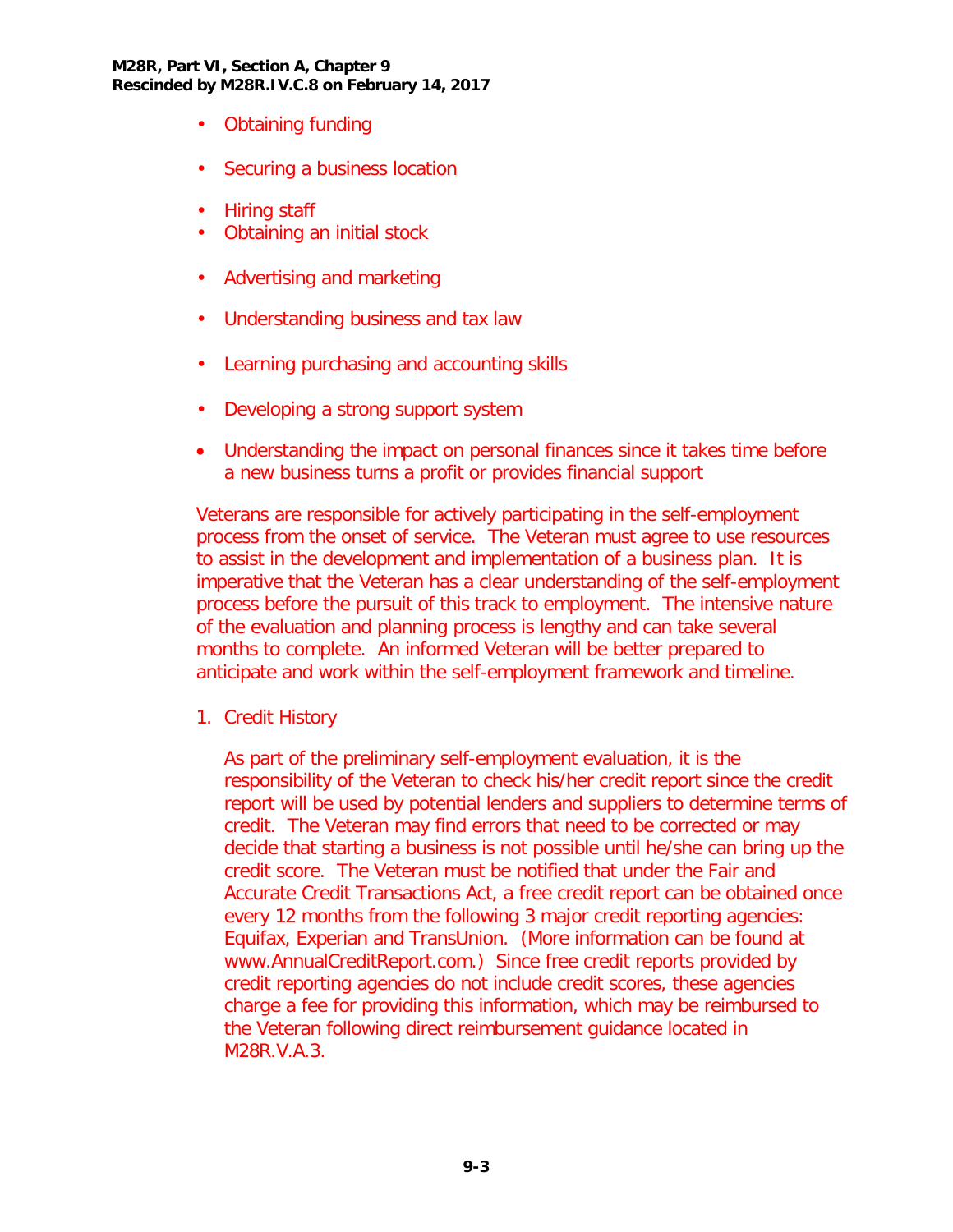2. Funding Sources

As part of the preliminary self-employment evaluation, it is the responsibility of the VRC to inform the Veteran that the provision of services is based on category assignment and that VR&E must not be considered the sole source in establishing a business. Establishing a business requires the Veteran to rely mainly on his/her own resources if supplies or related assistance are beyond the scope of what may be provided under a Category I or Category II assignment. This means that the Veteran may need to secure alternate funding sources if his/her business requires services greater than what VA can authorize.

<span id="page-5-0"></span>b. Preliminary Self-Employment Evaluation Questions

The following questions provide structure for VRCs when gathering information to determine the Veteran's suitability and readiness to start a business:

- What business would the Veteran like to start?
- Will the Veteran's disability pose any barriers to operating the business? If yes, what reasonable accommodations can be developed to address those barriers?
- Will the Veteran's credit history/score impact his/her ability to obtain any necessary alternate funding greater than what the VA can provide? The Veteran must provide a copy of his/her credit report, with score included, for review and verification that this information will not pose a barrier for future alternate funding requests.
- What qualifications does the Veteran possess to ensure he/she has the ability to start and operate a business?
- What skills and/or knowledge will the Veteran need to acquire to operate this business?
- Why does the Veteran want to start this type of business?
- Where will the business be located?
- What hours and days will the business operate?
- Who will use the Veteran's service and/or buy the product(s)?
- Where are the Veteran's business/customers located?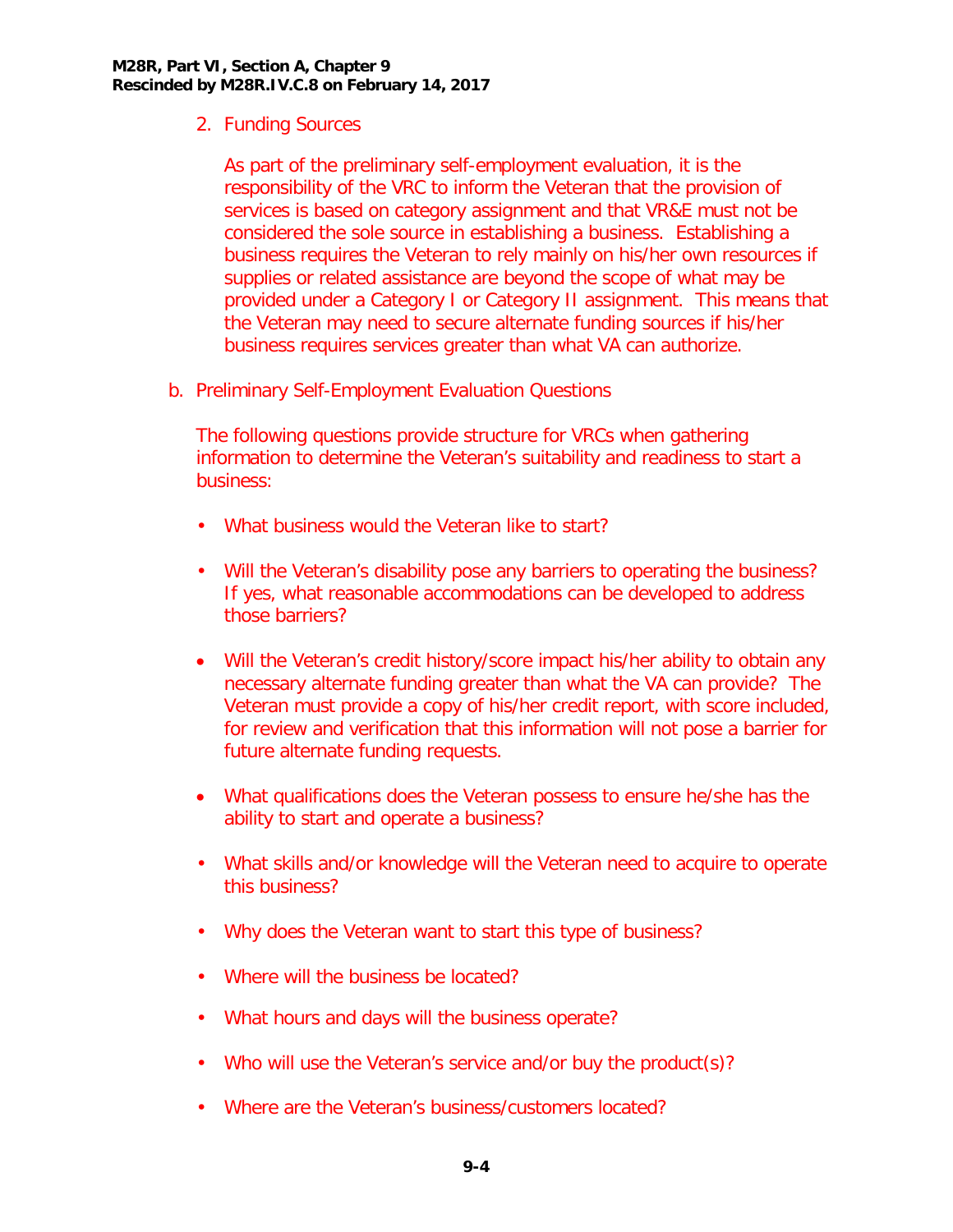- If you were a potential customer, why would you use this business? What would keep you coming back to this business?
- Is there another business like the one the Veteran proposes operating in the same area? If so, is it successful? Why or why not?
- How will the Veteran advertise his/her business?
- How many customers does the Veteran estimate he/she will have during the first and second year?
- How much money will be required to start the business? What are the likely sources for securing the start-up funds?
- How much money does the Veteran estimate he/she will earn during the first and second year?
- Will the Veteran hire employees? If so, how much will the Veteran pay the employees?
- Who will do the ordering, customer contact and bookkeeping?
- What equipment will be needed? How will the Veteran acquire this equipment?

The VRC may consider asking the Veteran to address these questions before the evaluation and planning meeting. This will not only be a useful tool to assess the Veteran's motivation and interest, but the responses can guide the meeting and ensure that a complete evaluation is obtained. Since some of questions may not be fully answered until business plan development, "Not Applicable" or "NA" may be an appropriate answer. If "NA" is indicated, then the VRC should document why the information is not available during the preliminary evaluation.

<span id="page-6-0"></span>c. Preliminary Self-Employment Evaluation Findings

The preliminary self-employment evaluation findings will assist the VRC in determining if either of the following applies:

- 1. Self-employment is warranted. If so, then the VRC will assist the Veteran in the development of a business plan.
- 2. Self-employment is not warranted at this time. If so, then the VRC will consider alternative rehabilitation services or further services to assist the Veteran in becoming ready for self-employment.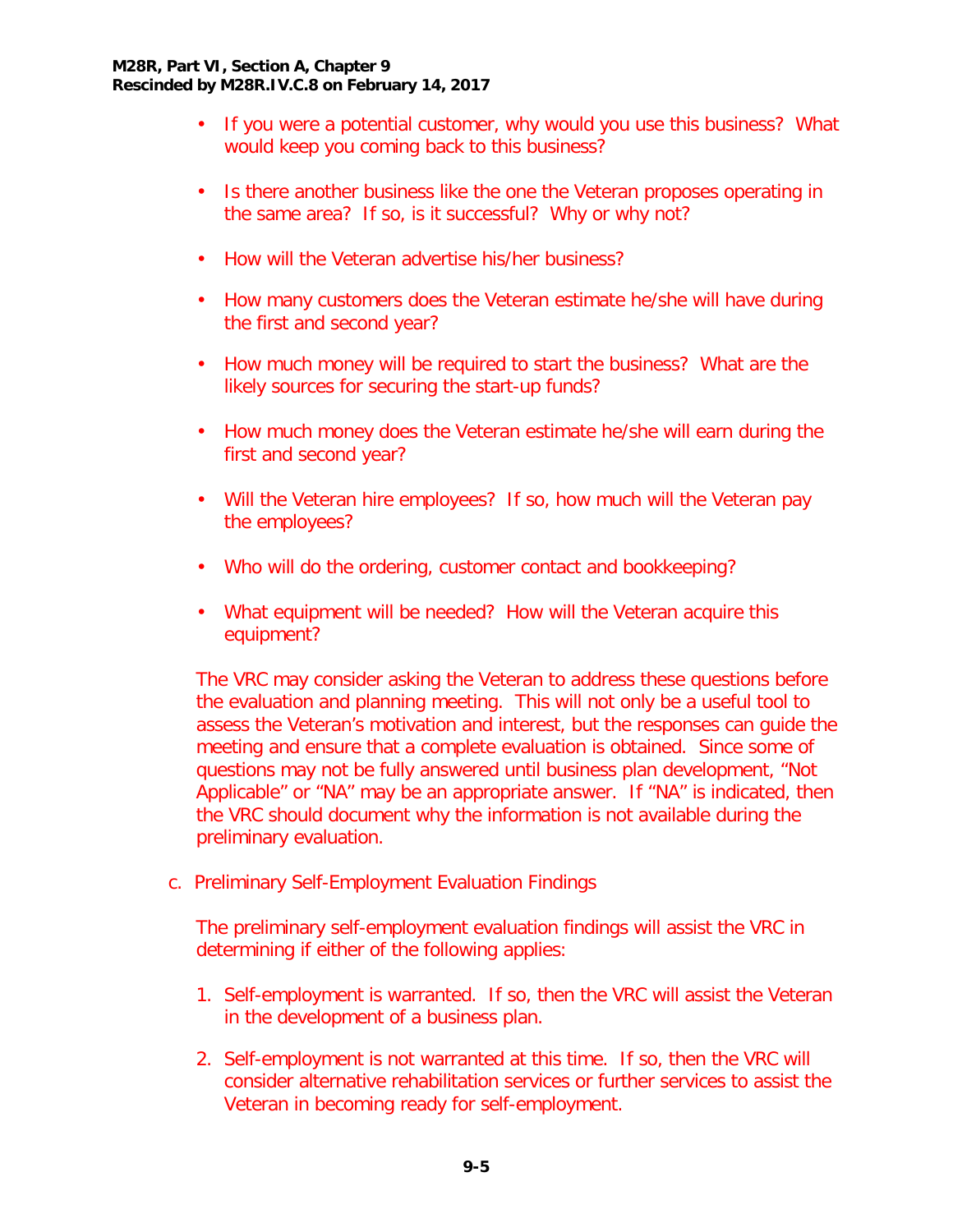The preliminary self-employment evaluation findings must be documented on VAF 28-1902b, Counseling Record-Narrative Report, or in a Corporate WINRS (CWINRS) note.

NOTE: The VRC may use a contract counselor to complete this process if contractual agreements are in place for the use of for-profit entities.

<span id="page-7-0"></span>d. Business Concepts

During the preliminary self-employment evaluation, the VRC must gather information to determine what type of business the Veteran would like to start and determine if the stated goal is consistent with the Veteran's abilities, interests and aptitudes. The following information on non-profit businesses and franchises should be given to Veterans who express an interest in one of these types of business concepts:

1. Non-Profit Businesses

Non-profit business concepts must not be approved by VR&E since nonprofit businesses are not owned by an individual, but rather by the public. 38 CFR 21.257 (f)(5) states that coordination with the Small Business Administration (SBA) for special consideration of section 8 of the Small Business Act, as amended, must be conducted as part of the viability analysis of the proposed self-employment business plan. Section 8 supports assistance to those businesses owned and controlled at least 51 percent by socially or economically disadvantaged individuals. Further research also indicates that Public Law 108-183, Veterans Benefits Act of 2003, states that Service-disabled Veteran Owned Small Businesses (SDVOSBs) must be at least 51 percent unconditionally and directly owned by 1 or more service disabled Veterans. The SBA does not endorse nonprofit businesses as SDVOSBs nor do they provide loans to businesses that do not operate for profit.

2. Franchises

Franchises may be approved if they are endorsed as part of the viability analysis of a proposed self-employment business plan. A franchise is a right granted to an individual or group to market a company's goods or services within a certain territory or location. Some examples of today's popular franchises are McDonald's, Subway, Domino's Pizza and the UPS Store. An individual who purchases and runs a franchise is called a "franchisee." The franchisee purchases a franchise from the "franchisor." The franchisee must follow certain rules and guidelines already established by the franchisor, and in most cases the franchisee must pay an ongoing franchise royalty fee, as well as an up-front, one-time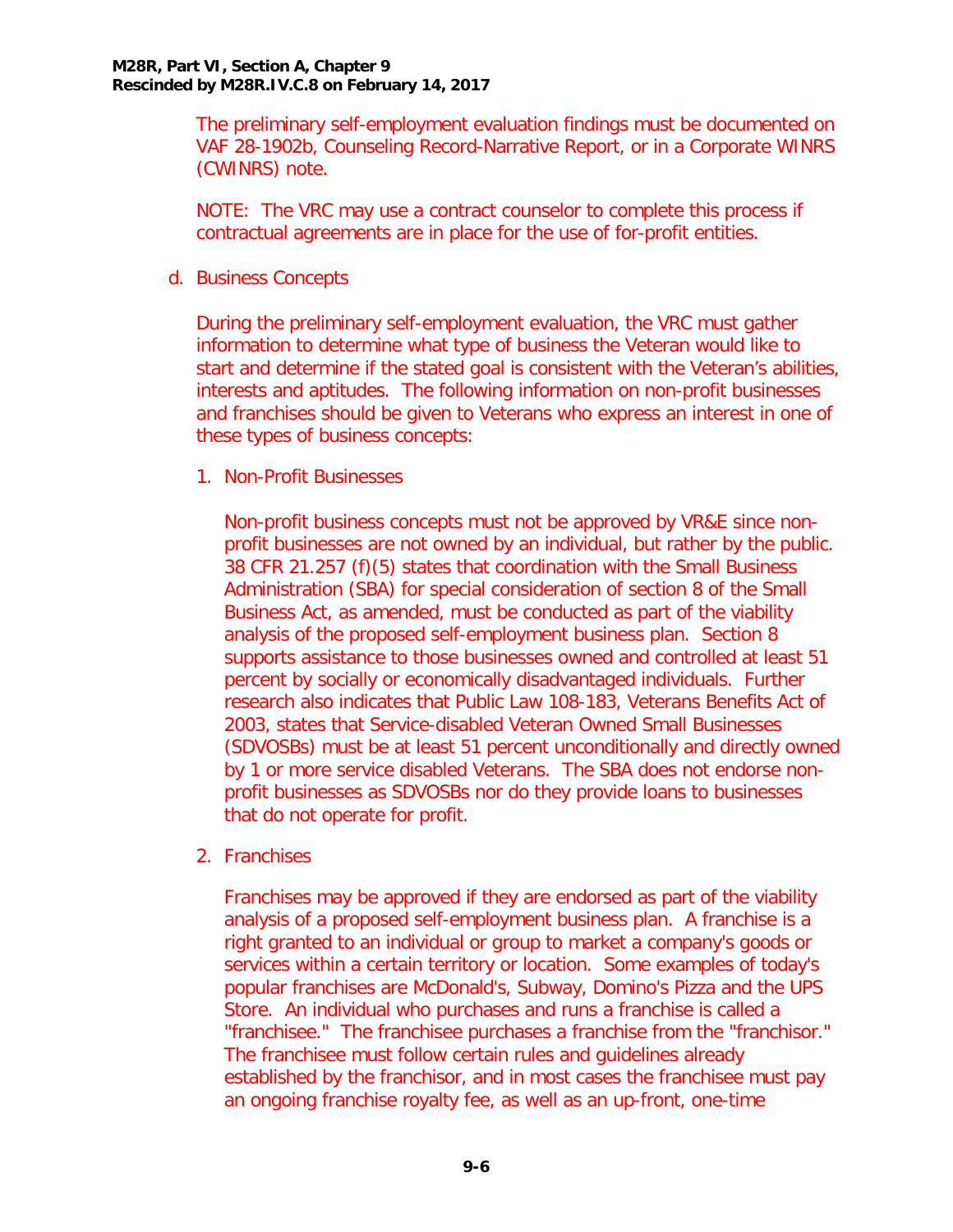franchise fee to the franchisor.

It is important to note that franchise fees may not be paid by VR&E since it is beyond the scope of what may be provided under a Category I or Category II assignment. When the Veteran's business requires supplies or fees greater in amount than VA may authorize, the Veteran is responsible for securing alternate funding sources. The source of payment or resources available for such items should be identified in the business plan. Veterans interested in purchasing franchises may be eligible for loans from the SBA except when a franchisor retains power to control operations to such an extent that it appears to be an employment contract; the franchisee must have the right to profit from efforts equivalent to ownership.

<span id="page-8-0"></span>9.05 Categories Assignment for Self-Employment Assistance

Once the Veteran has checked his/her credit report and the preliminary selfemployment evaluation findings indicate that self-employment is warranted, the appropriate category should be assigned. The VRC must assign Veterans to one of two categories of services when the self-employment track is elected. The category assignment is based on information obtained from the initial entitlement evaluation, as well as the preliminary evaluation for self-employment services. The provision of services is dependent on the category assignment and governed by 38 CFR 21.214, 21.252 and 21.257.

<span id="page-8-1"></span>a. Category I

Veterans designated as Category I must meet the following four conditions:

- 1. Serious employment handicap (SEH).
- 2. Most-severe service-connected disabilities.
- 3. Employability limitations so severe that self-employment is the only option to achieve the rehabilitation goal.
- 4. All other reasonable employment goals are unsuitable due to the severity of the Veteran's service connected disability(ies).

Given the stringent requirements for a Category I assignment, it is anticipated that only a small number of Veterans will qualify for this level of selfemployment services. Approval from VR&E Service Central Office (CO) must be obtained for all Category I assignments prior to plan development. To obtain approval for a Category I assignment, VR&E staff must adhere to the following steps: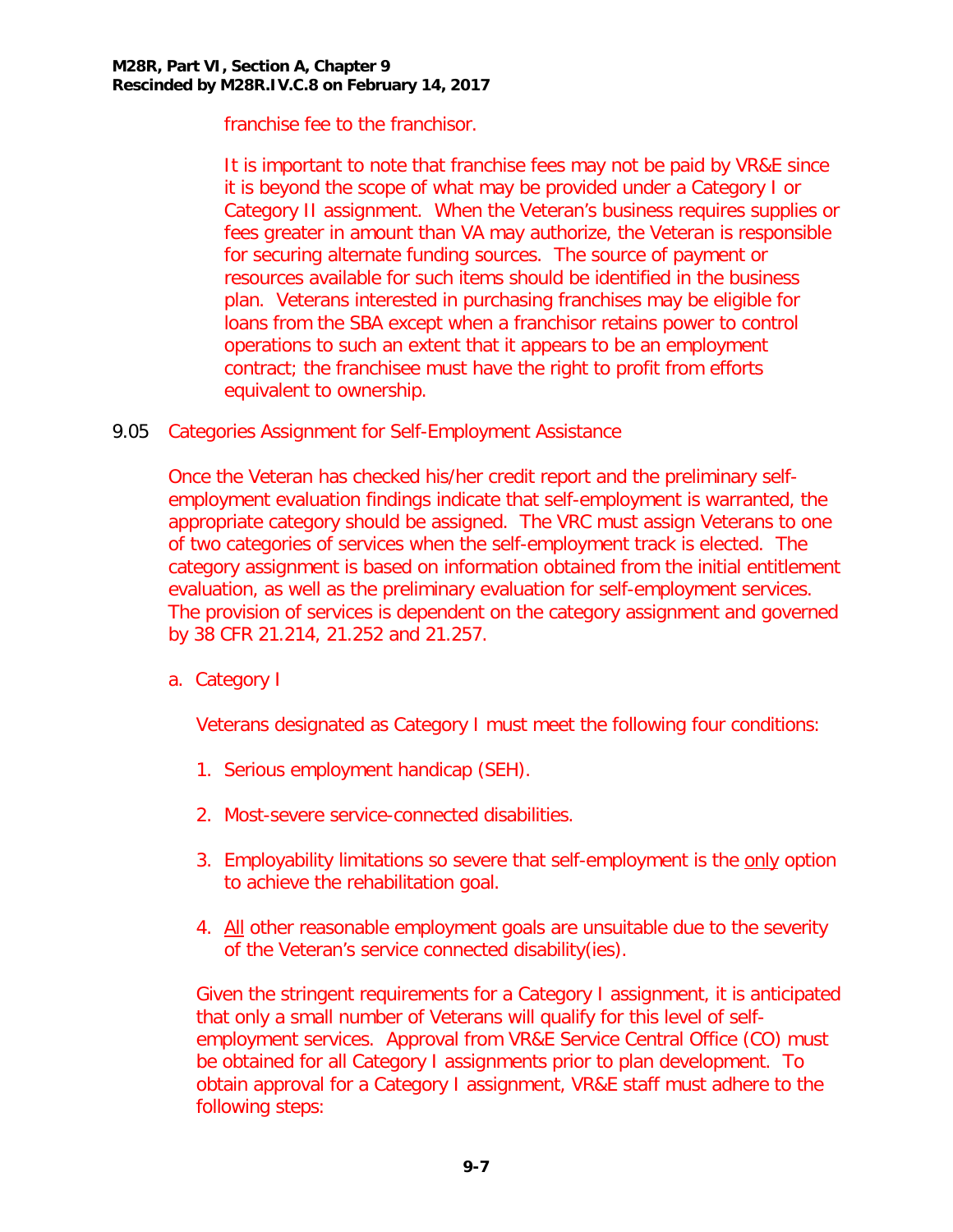Step 1: The VR&E Officer (on behalf of the VRC) is required to submit specific documentation to the attention of the VR&E Service Director for approval of a Category I assignment prior to plan development for a Fast Track IWRP for self-employment.

The documentation must include at minimum the following:

- Memo justifying the approval of Category I assignment
- Rehabilitation Needs Inventory (VAF 28-1902w)
- Vocational Assessment
- Counseling Record (VAF 28-1902b)

The memo must include the preliminary self-employment evaluation findings and sufficiently address the conditions a Veteran must meet in order to be designated as Category I.

Step 2: Prior to execution of the business plan, all Category I cases must be submitted to CO for approval in the same manner that self-employment cases are submitted if the cost is over \$25,000. For all Category I Self-Employment cases, this level of CO approval is required even if the case cost is under \$25,000.

The VR&E Officer (or designee) must mail the CER record to the attention of the VR&E Service Director.

VR&E Service will review the case for the appropriateness of the entitlement and feasibility determination as well as the Category I assignment. For requests for Category I approval, a response will be returned in writing and electronically within 10 working days to the RO Director's mailbox to ensure timely provision of services.

<span id="page-9-0"></span>b. Category II

Veterans designated as Category II must have one of the following:

- 1. Employment handicap, or
- 2. SEH, but the service-connected disability(ies) is not considered most severe.

Category II assignments do not need concurrence at the CO level, but selfemployment plan approvals still need to go to the VR&E Officer (VREO) and other signature levels must be obtained depending on cost of the plan.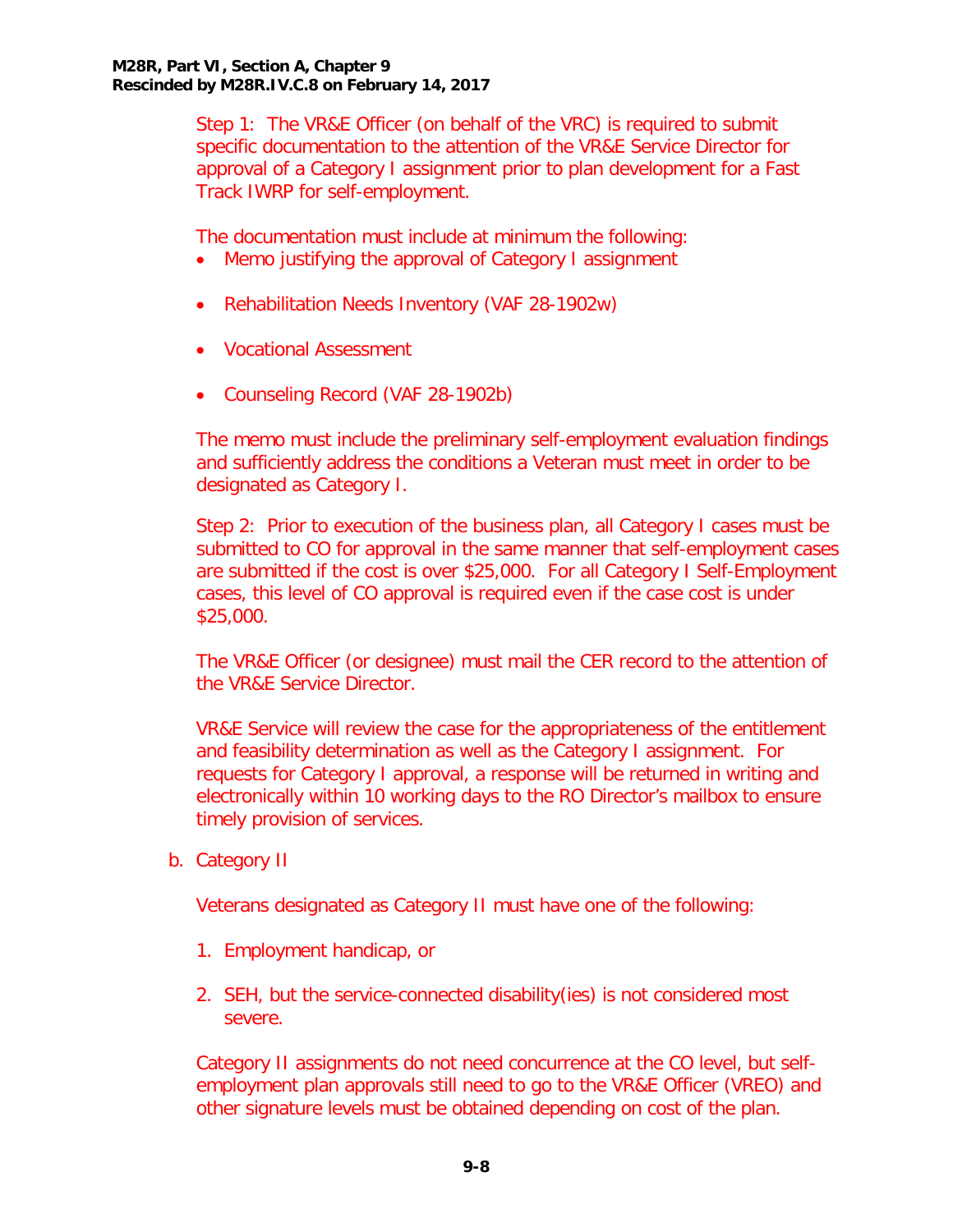(Refer to section 9.08.b of this chapter for more information on selfemployment plan concurrence.)

<span id="page-10-0"></span>c. Provision of Service

The provision of service is based on category assignment. When identifying costs during plan development, the VRC must decide whether the costs are essential or optional. A realistic start-up budget should only include those things that are necessary to start a business.

1. Services Available to Veterans Classified as Category I

VR&E may provide the following level of special services and assistance to Veterans assigned to Category I:

- (a) Comprehensive training in the vocational goal, and in the operation of a small business.
- (b) Minimum stocks of materials such as an inventory of salable merchandise or goods.
- (c) Expendable items required for day-to-day operations, and items which are consumed on the premises.
- (d) Essential equipment, including machinery, occupational fixtures, accessories and appliances.
- (e) Incidental services such as business license fees, Workers' Compensation Insurance and disability insurance.
- (f) If the Veteran incurred costs for training or other rehabilitation services related to training (i.e., required program costs), and the VRC determines that the training and/or other rehabilitation services were reasonably needed to achieve the goals of the rehabilitation plan, then those costs can be reimbursed per 38 CFR 21.282(c).
- 2. Services Available to Veterans Classified as Category II

VR&E may provide the following level of special services and assistance to Veterans assigned to Category II:

- (a) Comprehensive training in the vocational goal.
- (b)Incidental training in the management of a small business.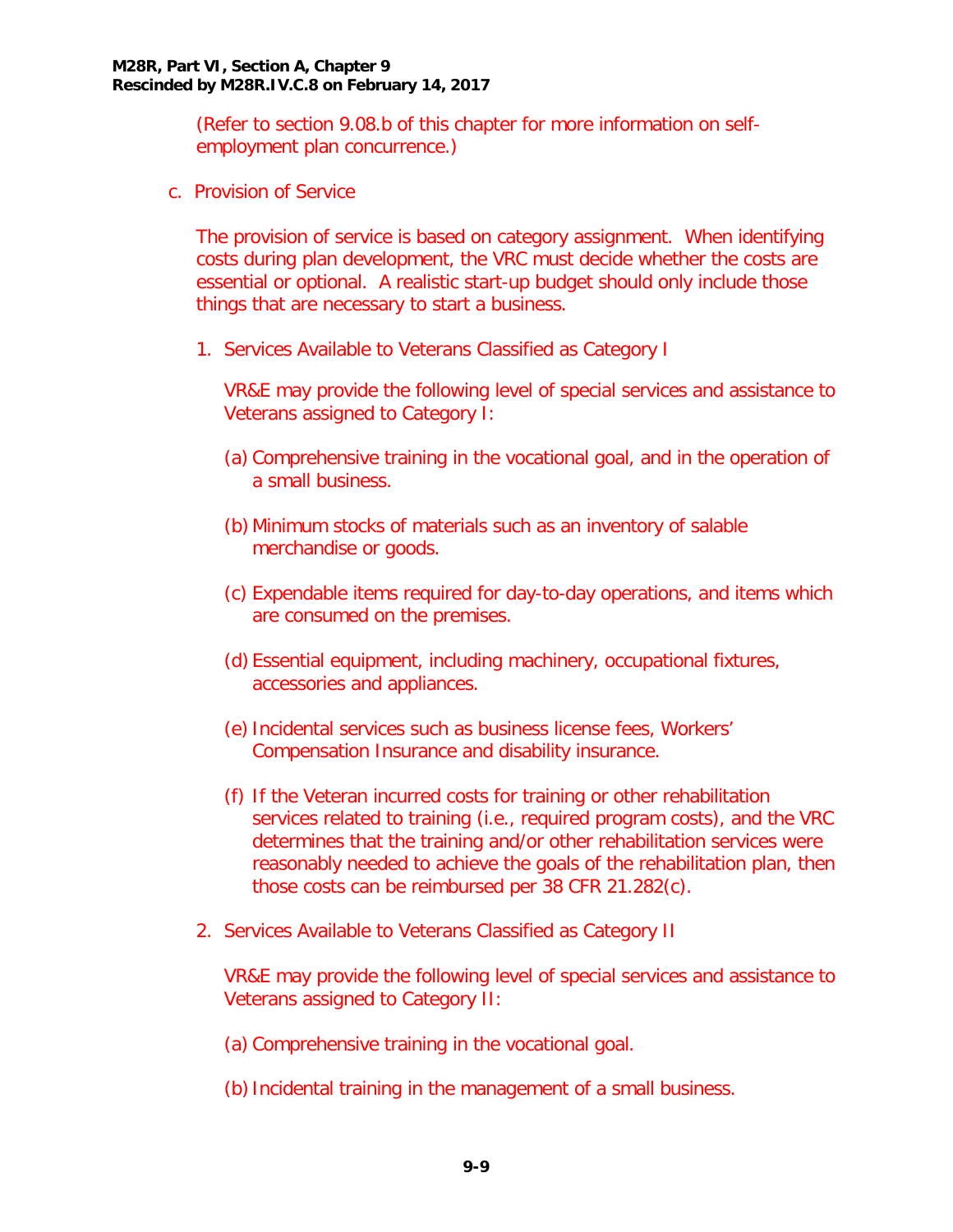- (c) License or other fees required for employment (e.g., required business insurance such as Workers' Compensation Insurance and disability insurance).
- (d) Personal tools and supplies that are required of all individuals to begin employment in the approved occupational field.
- (e) If the Veteran incurred costs for training or other rehabilitation services related to training (i.e., required program costs), and the VRC determines that the training and/or other rehabilitation services were reasonably needed to achieve the goals of the rehabilitation plan, then those costs can be reimbursed per 38 CFR 21.282(c).
- 3. Services and Assistance Veterans Affairs (VA) Must Not Authorize

Certain discrete services may not be provided to Veterans participating in the self-employment track. Veterans should be informed that VA must not authorize any of the following even if considered essential to the startup of the business:

- (a) Full or partial payment to purchase land or buildings.
- (b) Lease or rental payments. (See M28R.V.A.4 for guidance on temporary rental of computer equipment.)
- (c) Purchase or rentals of cars, trucks, or other vehicles.
- (d) Stocking either a farm for animal husbandry operations or a fishery.
- (e) Franchise fees.

## <span id="page-11-0"></span>9.06 Fast Track Planning for Self-Employment

Fast Track planning may be used for Veterans when self-employment is the primary focus of further rehabilitation planning to determine if self-employment is appropriate for a Veteran. Fast Track planning allows for the identification of a specific vocational goal to be deferred by allowing the use of Dictionary of Occupational Titles (DOT) Code 999 in the Individual Written Rehabilitation Plan (IWRP). It is called "Fast Track" planning because the movement from Evaluation and Planning (EP) Status to Rehabilitated To the point of Employability (RTE) status is accelerated by allowing vocational exploration and planning activities, historically completed during EP status, to be completed in RTE status. As a result, the Veteran can begin services earlier in the rehabilitation process. When using Fast Track planning, the development of a viable business plan will be accomplished in RTE status under a Fast Track IWRP.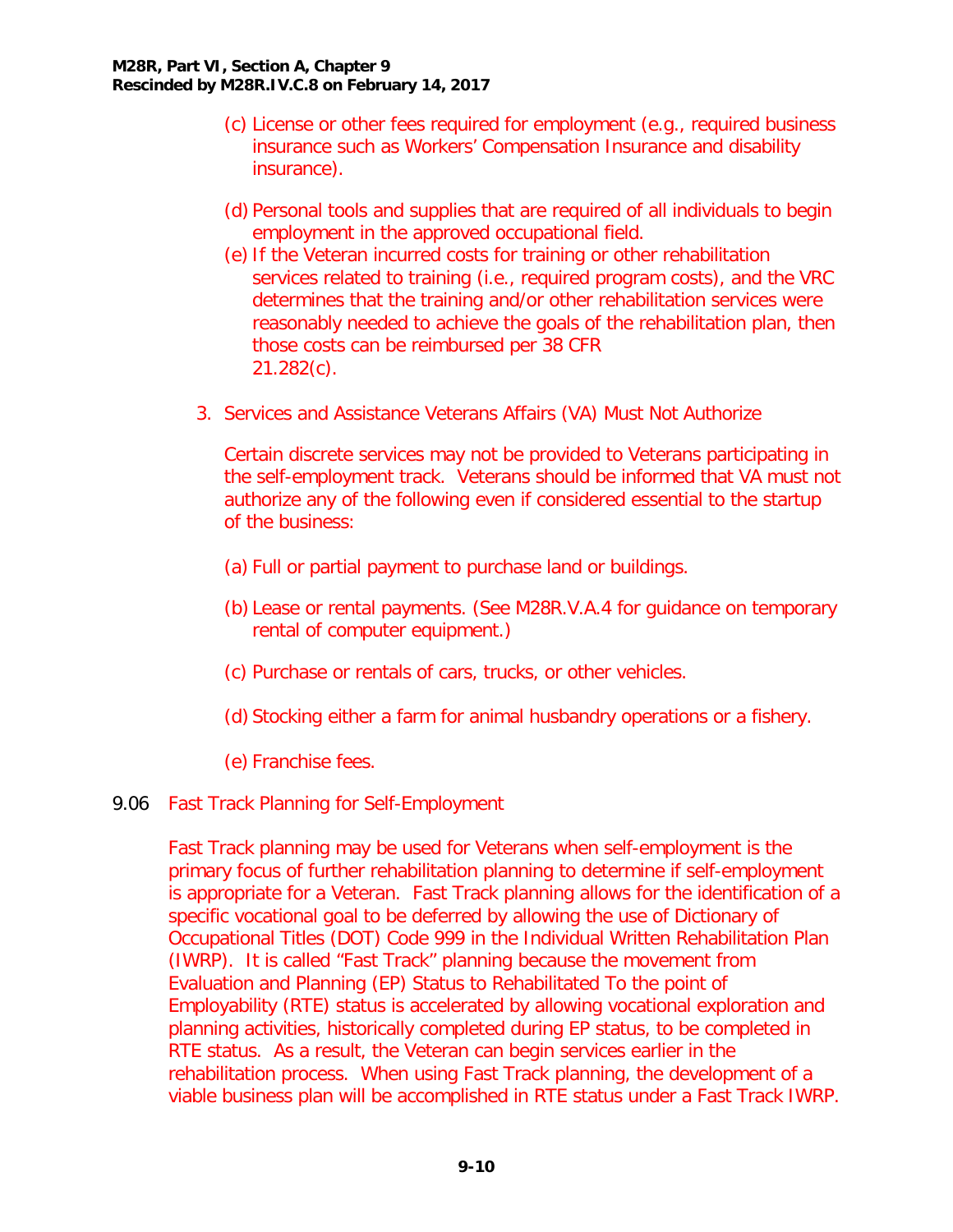# <span id="page-12-0"></span>a. Limitations

It is important to note that the maximum duration for a Fast Track IWRP is 12 months, or 3 consecutive terms, whichever is longer. The VREO can approve an extension up to 6 months, or 2 consecutive terms of training, whichever is longer, if it is determined that this extended period is needed and will result in the identification of a vocational goal.

<span id="page-12-1"></span>b. Procedures

The following procedures outline the use of Fast Track planning to determine if self-employment is appropriate for a Veteran that has been found entitled under Chapter 31:

1. Initial Evaluation

The case status should be moved to EP Status to determine entitlement and whether the achievement of a vocational goal is currently reasonably feasible on the day the Veteran reports for an initial evaluation appointment. If the Veteran is found entitled, achievement of a vocational goal is currently reasonably feasible and self-employment is the primary focus of further rehabilitation planning, the VRC should orient the Veteran to the self-employment process (refer to section 9.03 of this chapter) and complete the preliminary self-employment evaluation to determine if self-employment is warranted (refer to section 9.04 of this chapter).

A second appointment may be needed to conduct the preliminary evaluation so that the Veteran has a chance to check his/her credit report and ensure that self-employment is still the primary focus of rehabilitation planning. If the preliminary evaluation is still needed, the VRC will identify what business the Veteran is interested in starting and determine if the stated goal is consistent with the Veteran's abilities, interests and aptitudes.

2. Category Assignment

If the Veteran is found entitled, the achievement of a vocational goal is currently reasonably feasible, and self-employment is warranted, the VRC must then determine if the Veteran is eligible for a Category I or Category II assignment (refer to section 9.05 of this chapter for information on categories assignment for self-employment assistance). Category assignment is based on information obtained from the initial evaluation and the preliminary evaluation for self-employment services and must be determined by the VRC prior to plan development.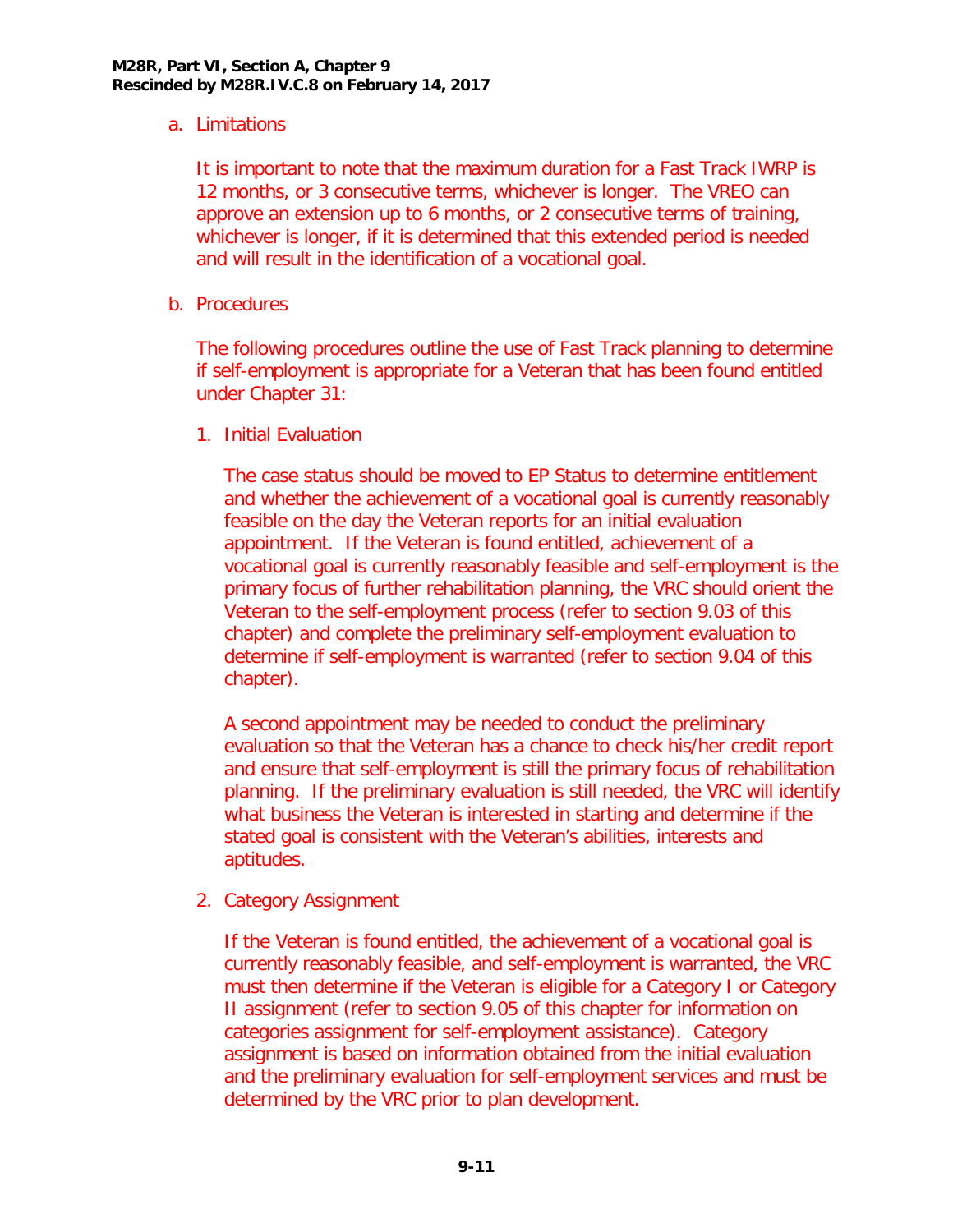Approval from CO must also be obtained for all Category I assignments prior to plan development. In order to determine if all other reasonable employment goals are unsuitable due to the severity of a Veteran's service-connected disabilities, it may be necessary to conduct an extended evaluation before beginning the Fast Track planning process for a Category I assignment.

3. Fast Track Plan Development

Once the category of self-employment services has been determined and documented by the VRC, and proper approval has been obtained for a Category I assignment, the VRC must select the Long-Term Services Track in CWINRS and develop a Fast Track IWRP using DOT code 999 for the vocational goal. The VRC must explain to the Veteran that selfemployment cannot be approved until a viable business plan has been developed and accepted by the appropriate level of VA management.

The VRC should ensure that the following objectives are included in the rehabilitation plan:

(a) Development and Submission of a Viable Business Plan

The Fast Track IWRP plan for self-employment must include an objective on the development and submission of a viable business plan. This objective must include the following:

- A referral to a provider who offers a course to help determine if self-employment is appropriate, such as Startup Bench 1.0 offered by the Sales and Management Institute (SMI) at www.vaaccelerator.com. When selecting a service provider, the VRC may consider any training facility or provider, such as SMI, that offers this type of course. The VRC should be aware that Veterans may receive subsistence allowance while participating in a course to help determine if self-employment is appropriate.
- A referral to a professional business consultant, either on a voluntary or contractual basis, as a guide in the self-employment process.

# (b) Training

Training objectives may address any needed remedial training and/or general education coursework, as well as accounting, business management and/or economics coursework to provide insight into certain aspects of running a successful business.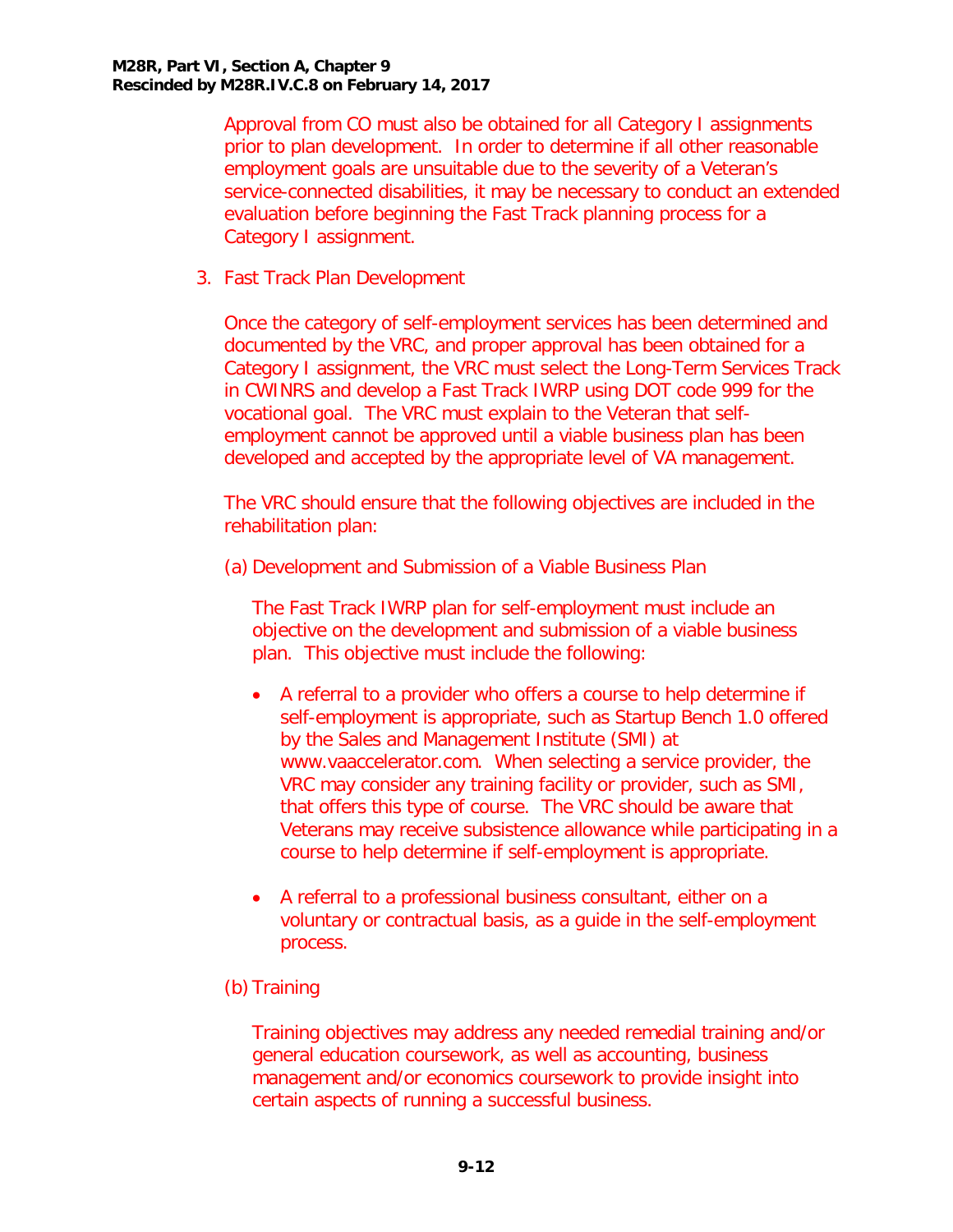(c) Services

The services outlined in the plan should address medical, psychological, and related services, as appropriate, to ensure the Veteran's needs are addressed and met.

(d) Case Management Level

Level 2 case management is required for a Fast Track IWRP. Level 2 indicates that face-to-face case management meetings are required at least three times per year. In addition to these meetings, the rehabilitation plan must note that additional meetings may be required to guide the Veteran through the vocational exploration and plan development process.

NOTE: Fast Track plans do not require the approval of the VREO or other signature levels.

<span id="page-14-0"></span>c. Viability Analysis of the Business Plan

Once the Veteran submits a business plan, the VRC must conduct an analysis to ensure that it is viable. Refer to section 9.07.b for further guidance on conducting a thorough viability analysis of the business plan.

- <span id="page-14-1"></span>d. Outcomes
	- 1. Self-Employment is Viable

If self-employment is viable, the VRC and Veteran will discuss the findings of the business plan viability analysis in an effort to redevelop the Fast Track IWRP to a combined IWRP/Individualized Employment Assistance Plan (IEAP) self-employment plan. The case must remain in RTE status while the VRC re-develops the Fast Track IWRP. The VRC will select the Self-Employment Track in CWINRS and develop the IWRP/IEAP selfemployment plan. The plan must clearly outline the Veteran's goals and objectives, as well as criteria for measuring the success of those goals and objectives. The DOT code should be converted from 999 to the specific identified DOT code. Supplies and services that may be authorized are dependent on the category assignment. Refer to section 9.08 of this chapter for further guidance on developing and implementing a selfemployment rehabilitation plan.

2. Self-Employment is Not Viable

If self-employment does not seem viable upon submission of the business plan, the VRC should give the Veteran the option to redevelop the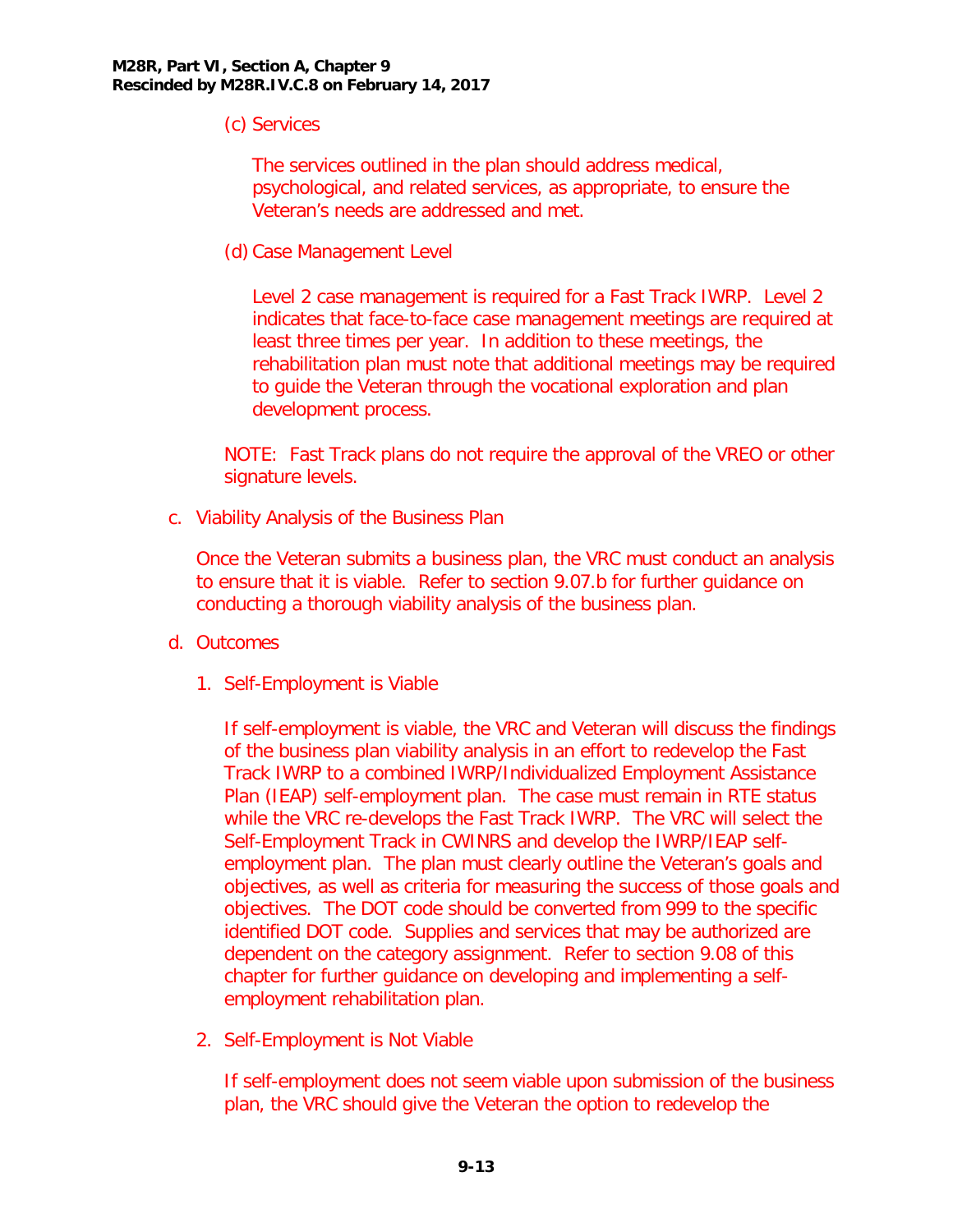business plan. The VRC may also consider alternative rehabilitation options, such as traditional employment, if revision will not result in approval. The case should be left in RTE status while developing a suitable goal. Once the final vocational goal is determined, then the VRC and the Veteran will develop and sign a new IWRP. The DOT code should be converted from 999 to the specific identified DOT code.

If it is determined that self-employment is not viable for a Veteran who has been designated as Category I, then a comprehensive Independent Living (IL) assessment must be done. This is due to the fact that it has already been determined that all other reasonable employment goals are unsuitable due to the severity of the Veteran's service connected disability(ies). Cases being redeveloped from an IWRP to an IILP must be placed in Interrupted Status during the assessment and plan development period to avoid exceeding statutory limits.

If the Veteran fails to return to planned services after interruption for plan redevelopment (i.e., stops participating in redevelopment activities, becomes medically unable to participate, or disagrees with proposed program), notification of the intent to discontinue and due process is required prior to case closure.

NOTE: VRCs may utilize the Self-Employment Job Aid (see Appendix BF, Self-Employment Job Aid) as a step-by-step guide to providing self-employment services to Veterans using Fast Track planning procedures. The Self-Employment Job Aid should be filed in the Veteran's CER folder to verify completion of each self-employment step.

- <span id="page-15-1"></span><span id="page-15-0"></span>9.07 Develop a Proposed Business Plan
	- a. Business Plan Development
		- 1. Responsibilities

The VRC coordinates services and helps the Veteran develop a proposed business plan. For existing businesses, the business plan must address barriers that existed to make the business unsuitable. The Veteran is responsible for developing the written business plan for VR&E's consideration, which means he/she will be doing most of the work involved. This is important because it will be the Veteran's business and the Veteran must be the primary investor in the development of the business. The VRC will ensure that the Veteran works with a professional business consultant, either on a voluntary or contractual basis, as a guide in this process and must provide a list of the information needed to conduct a thorough viability analysis of the business plan to the Veteran in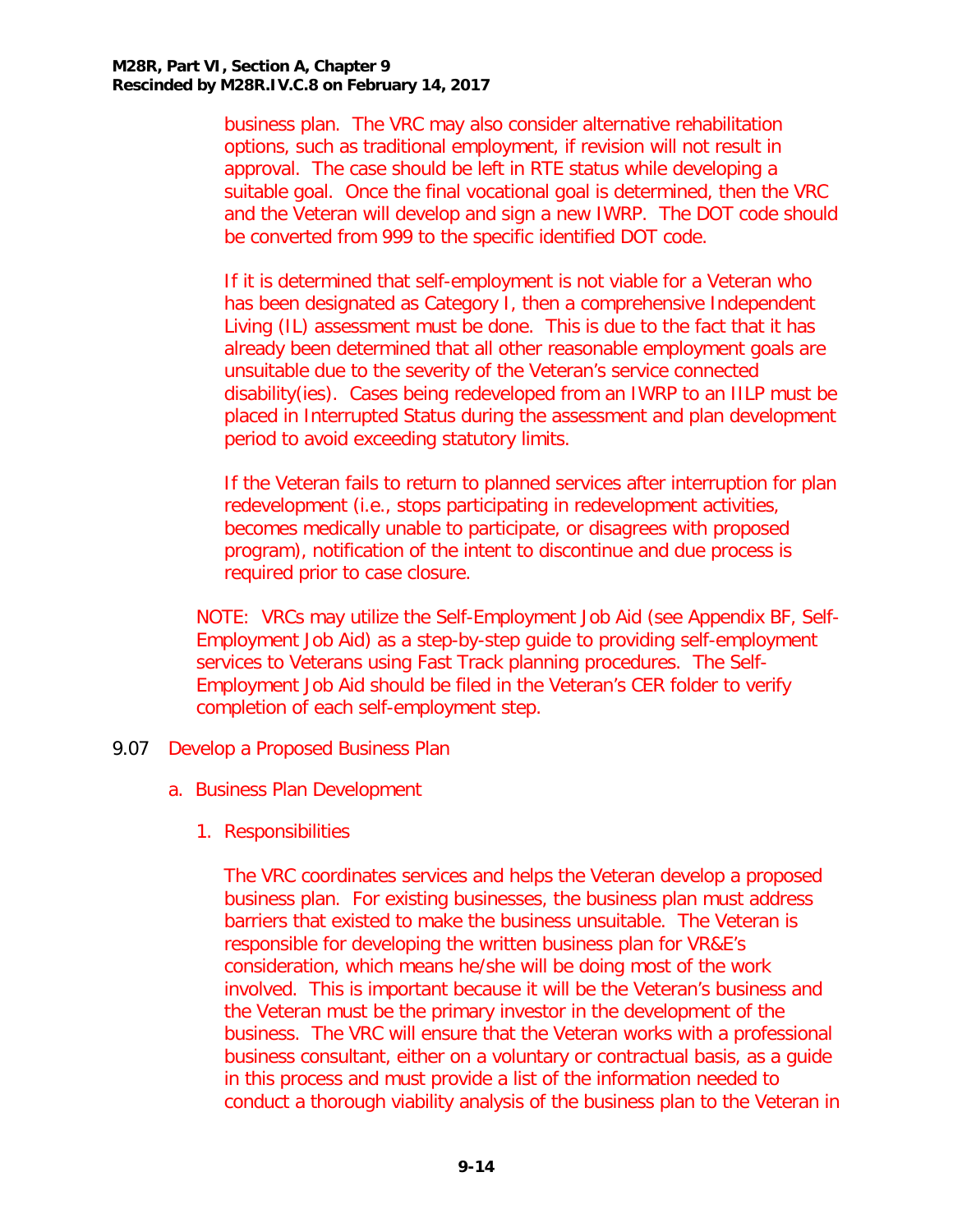advance of his/her meeting with a business consultant (refer to 9.07.b.1 of this chapter). This will ensure that all questions are addressed initially, reducing the likelihood that the Veteran will propose an incomplete business plan. The business consultant may:

- Recommend potential funding resources
- Assist in developing a funding package
- Suggest marketing strategies
- Assess economic viability of the business plan
- Conduct a viability analysis of the business plan
- Recommend actions to increase the viability of the business plan
- 2. Resources

The following resources are available to assist in the development of a business plan:

- (a) The U.S. Small Business Administration (SBA) is a government agency designed to provide counseling, advice and information on starting a business. SBA has district offices located around the country that provide these services through a variety of programs, including the following:
	- (1) Service Corps of Retired Executives (SCORE) is a non-profit association of volunteer business counselors trained to serve as advisors and mentors to people who are attempting to start a business.
	- (2) Small Business Development Centers (SBDC) are partnerships primarily between the government and colleges/universities. SBDCs provide education services to people who are attempting to start a business. SBDC services include assisting small businesses with financial, marketing, production, organization, engineering and technical issues, and feasibility studies.
	- (3) Veterans Business Outreach Centers (VBOC) are designed to provide entrepreneurial development services, such as business training, counseling and mentoring services. VBOCs provide prebusiness plan workshops, concept assessments, business plan preparations and comprehensive feasibility analysis.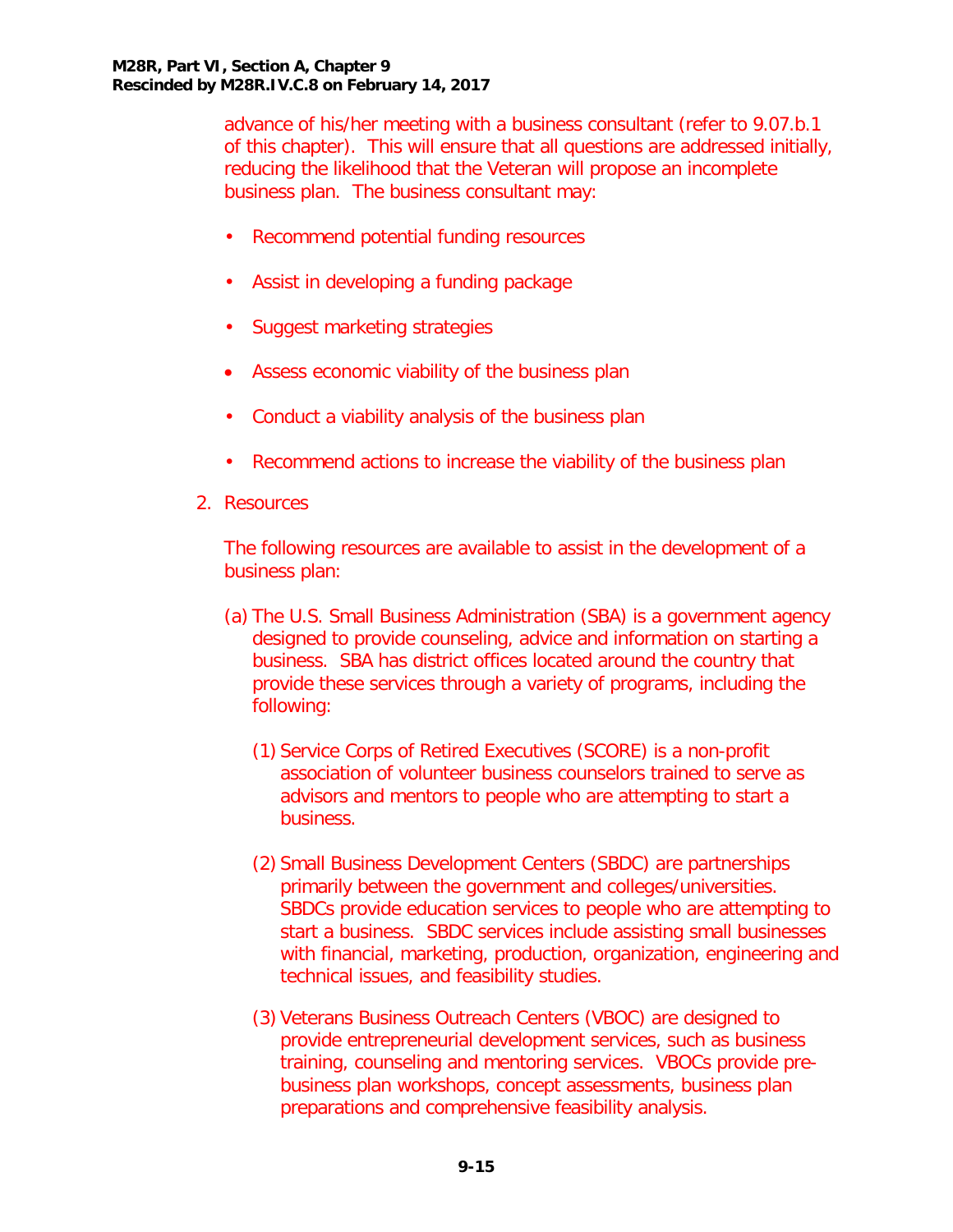These services are free and community based. See www.sba.gov for additional information on programs administered, and services offered, by the SBA.

- (b) The Center for Veterans Enterprise (CVE) assists Veterans who own or want to start a business by providing counseling services to meet financial, management and technical needs. CVE also assists VA Contracting Officers identify Veteran-owned small businesses, which have priority in the award process in certain government contracting situations. See www.vetbiz.gov for additional information on CVE.
- (c) The Sales and Management Institute (SMI) is an online institution of higher education targeted toward those who want to succeed as an entrepreneur. SMI offers a complete portfolio of coursework in the form of tracks that establish and build business skills, such as Startup Bench 1.0. See www.vaaccelerator.com for additional information on SMI.
- (d) Other public or private small business consulting agencies, such as universities, colleges and business development centers.
- <span id="page-17-0"></span>b. Review and Analysis of Business Plan
	- 1. Addressing Viability of the Business Plan

The VRC must review and analyze the Veteran's business plan to ensure that it is viable, and in the case of an existing business to ensure the barriers that existed to make the business unsuitable have been addressed. All proposed and formal business plans should address the following areas in order for the VRC to conduct a thorough analysis of the plan:

- (a) The location and if applicable the cost of the site selected for the business.
- (b) A financial statement describing the availability of non-VA financing, including the Veteran's financial resources.
- (c) A study of the economic viability of the proposed business plan, which must discuss the following issues:
	- Business location in relation to the geographic distribution of the population that the business would serve.
	- Population traffic patterns, which would bring business to the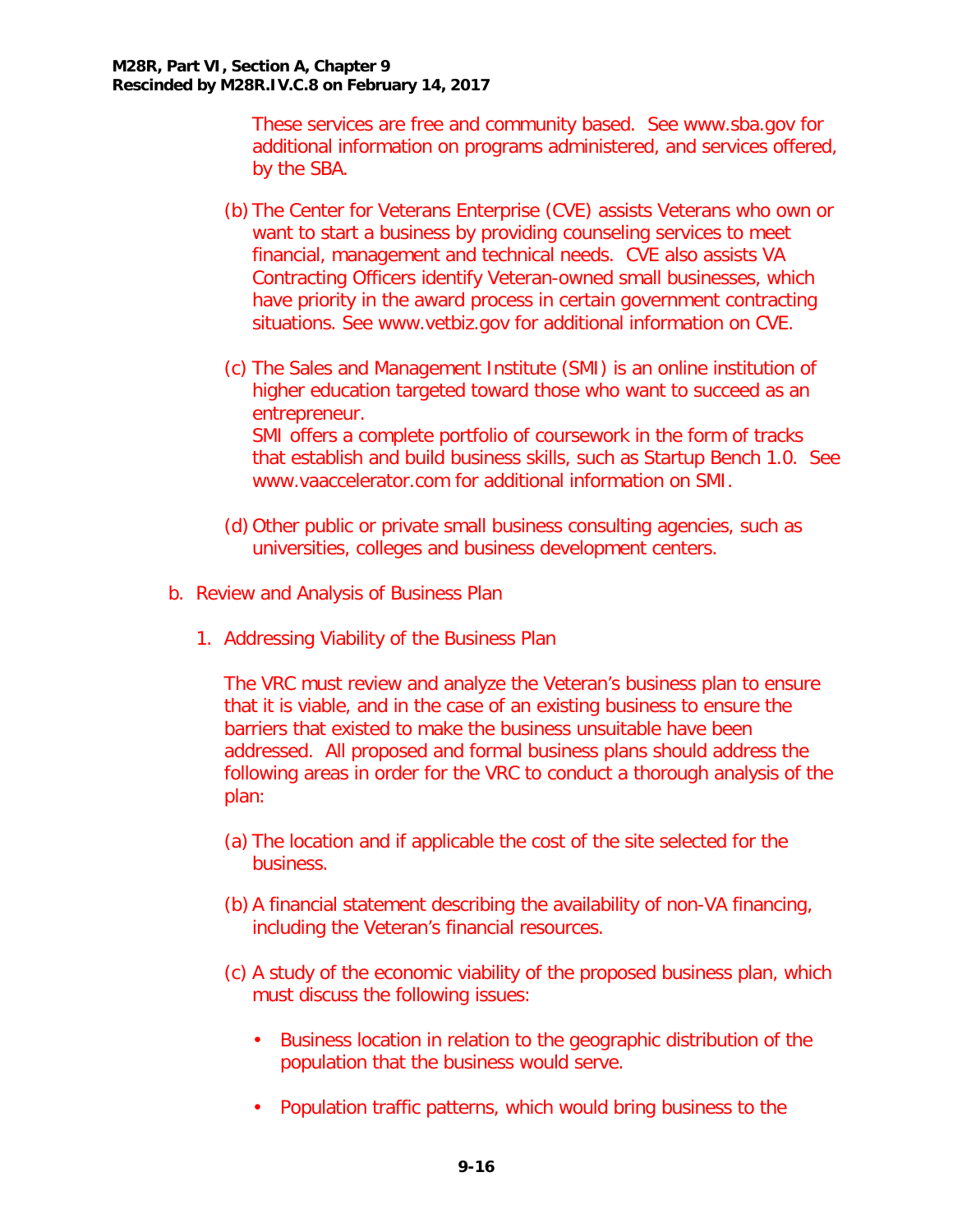Veteran's proposed site of operation.

- Probability that the business could serve as a subcontractor to larger organizations.
- Probability that the business could provide contract goods or services to VA or other federal agencies.
- Competition the Veteran would face from similar businesses in the market area.
- Comparison of the operational expenses and projected growth in gross and net income from the business over the first five years of operation.
- The Veteran's ability to absorb losses in the early years of operation until the business develops an adequate market share.
- (d) A cost analysis specifying the types, amounts and estimated costs of services, initial stocks and other supplies. The Veteran must project the cost of all items considered essential to the start-up of the business as part of business plan cost projections even if the items are not authorized by the VA.
- (e) A working outline for developing a market strategy for the business' services or products.
- (f) A detailed description of the business' operation plan.
- (g) A schedule of the training needed for successful operation of the business.
- (h) Results of contacts with the SBA to secure consideration under Section 8 of the Small Business Act of 1953, as Amended.

The VRC must provide this information to the Veteran in advance of his/her meeting with the agency who will be assisting in the development of the business plan. This will ensure that all questions are addressed initially, reducing the likelihood that the Veteran will propose an incomplete business plan.

2. Responsibilities

The VRC must ensure the following events occur: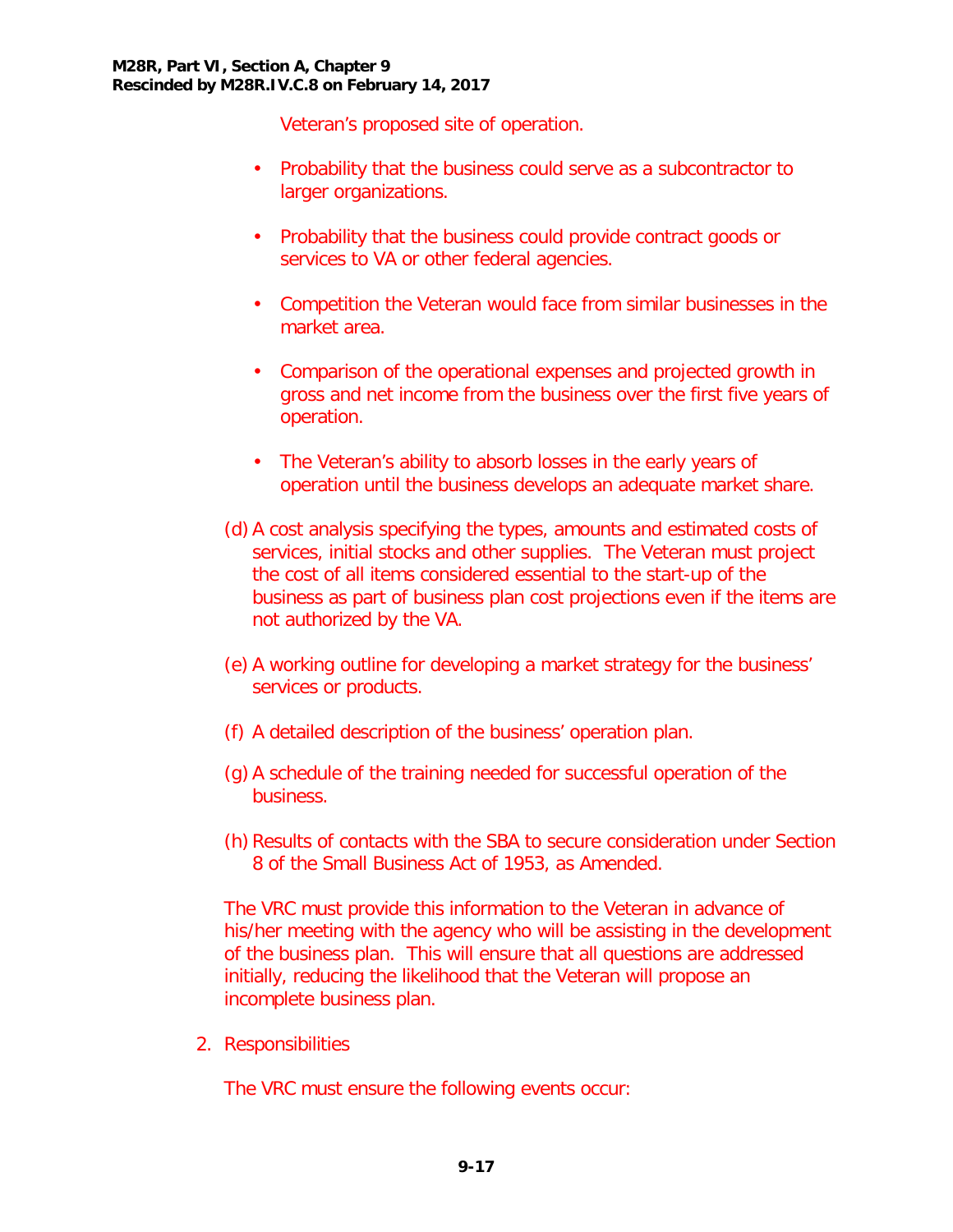- (a) Assessment of the economic viability of the proposed business plan is conducted, arranged, or contracted.
- (b) Arrangement of professional consultations on either a voluntary or contractual basis to assist with the analysis of all areas of the business plan to determine viability.
- (c) Determination that the Veteran's business plan addresses all items listed in section 9.07.b.1 of this chapter, as well as any additional supporting documentation relevant to the Veteran's request for selfemployment services. The analysis must clearly address the viability of the business plan and identify the rehabilitation services needed.
- 3. Resources for Business Plan Analysis

To assist with the viability analysis of the business plan, VRCs may consult with a variety of organizations and entities, including, but not limited to:

- Business associations
- Economic development corporations
- College business programs
- <span id="page-19-0"></span>c. Summation of Business Plan Analysis

VRCs must complete a summation of the business plan viability analysis. This summation answers the questions outlined in section 9.07.b.1 of this chapter, as well as any additional supporting documentation relevant to the Veteran's request for self-employment services. The summation should clearly identify the viability of the business plan and rehabilitation services needed. The VRC must:

- 1. Summarize information from the business plan analysis into a written report, either in a VAF 28-1902b, VAF 28-1902n, or in a CWINRS case note. See Appendix O, VA Forms, for a copy of these forms.
- 2. Obtain the written report from the contractor/vendor who assisted in completing the evaluation of viability for a proposed business plan, if applicable. Include a copy of this report in the CER folder.
- <span id="page-19-2"></span><span id="page-19-1"></span>9.08 Develop and Implement a Self-Employment Rehabilitation Plan
	- a. Individualized Written Rehabilitation Plan (IWRP)/Individualized Employment Assistance Plan (IEAP) Development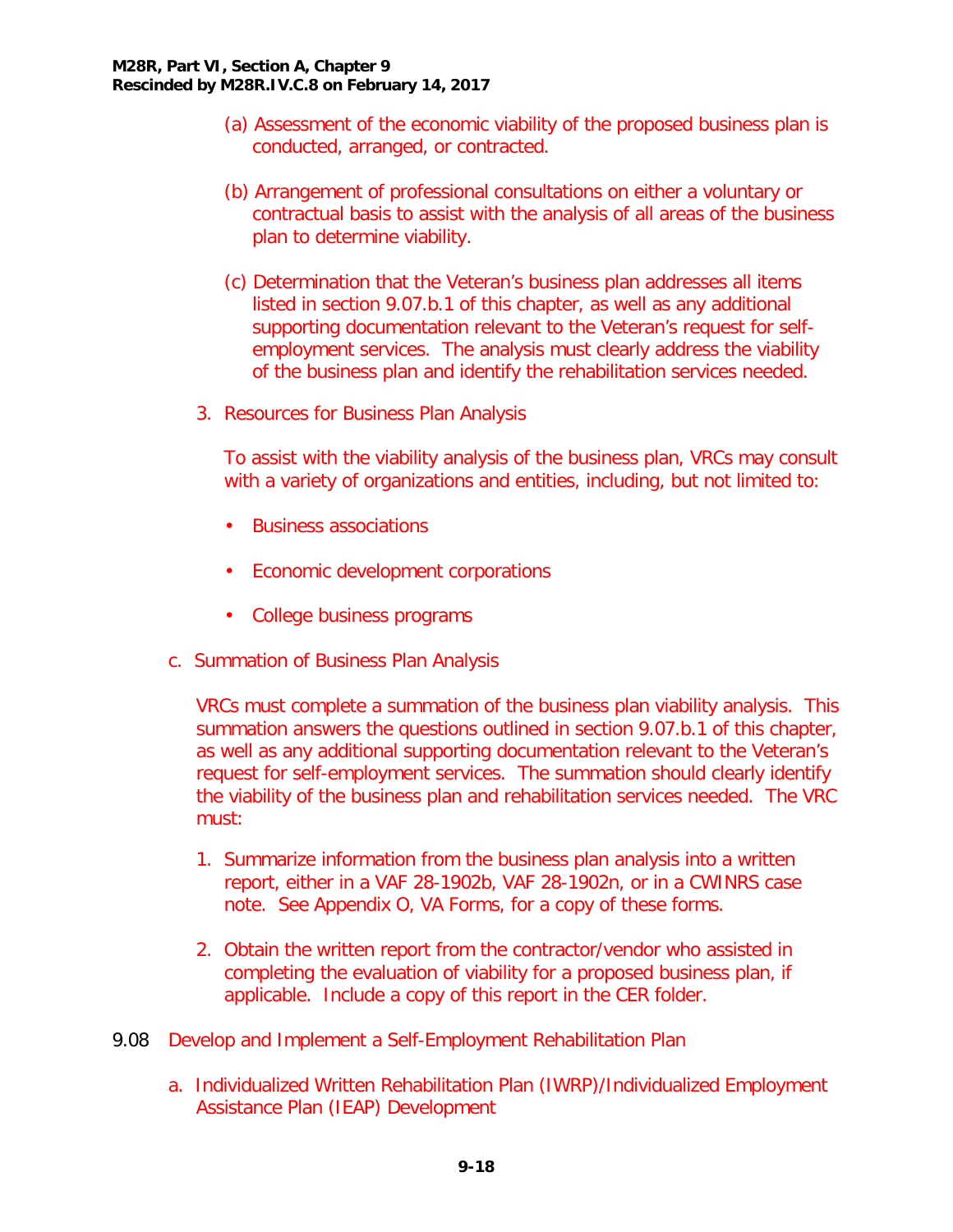The VRC and Veteran will discuss the findings of the business plan review and analysis in an effort to develop a combined IWRP/IEAP. The plan must clearly outline the Veteran's goals and objectives, as well as criteria for measuring the success of those goals and objectives. The VRC must ensure that the objectives of the IWRP/IEAP specifically address all identified needs to prepare for, obtain and maintain self-employment as outlined in 38 CFR 21.84 and 21.88, including:

- Allocation of resources
- Purchasing of equipment, inventory and supplies
- Training needs
- Required licenses and permits
- Funding needs
- For existing businesses, all barriers that made the business unsuitable must be clearly addressed
- <span id="page-20-0"></span>b. Self-Employment Plan Concurrence

Per 38 CFR 21.258, the VREO must approve all self-employment plans with an estimated or actual cost of up to \$25,000 for the total cost of the plan. The Director of VR&E Service must approve a self-employment plan with an estimated or actual cost of \$25,000 or more for the total cost of the plan. The VRC must submit the self-employment plan and VAF 28-0794, Self-Employment Plan Approval Request, to the VREO for approval before obtaining the Veteran's signature or authorizing any service. See Appendix O, VA Forms, for a copy of VAF 28-0794.

If the VREO approves the self-employment plan, then the Veteran and VRC both sign VAF 28-8872, Rehabilitation Plan. See Appendix O, VA Forms, for a copy of VAF 28-8872. The VRC will provide a copy of the signed VAF 28- 8872 to the Veteran and place the original form on the right side of the CER folder.

If the VREO does not approve the self-employment plan, then the VRC must perform one of the following tasks:

- 1. Take the recommended corrective action(s) for approval of a revised selfemployment plan.
- 2. Consider alternative rehabilitation options if revision will not result in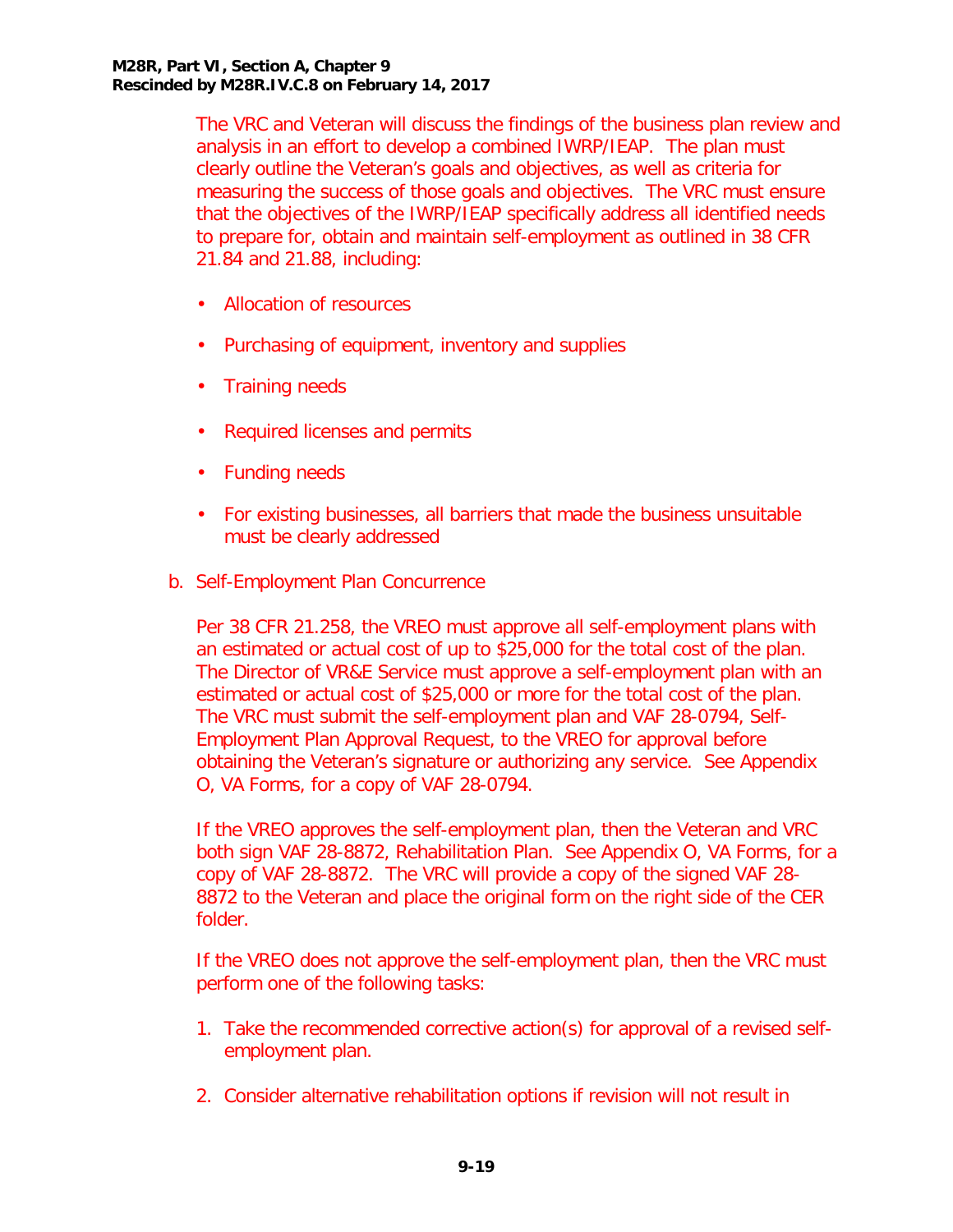### approval.

If the VREO does not approve the self-employment plan, and efforts by the VRC did not meet the Veteran's expectations or request for service, the Veteran can appeal the disagreement over the development of the plan per 38 U.S.C. 3107 and 38 CFR 21.98. In this situation, the Veteran must submit a written statement to the VRC requesting a review of the proposed plan and detailing his/her objections to the terms and conditions of the proposed plan.

<span id="page-21-0"></span>c. Case Management

Implementation and provision of services may begin once all approval and signatures are obtained for the self-employment plan. The VRC will move the case to RTE status or the case will remain in RTE status if it has been redeveloped from a Fast Track IWRP. During this time, the VRC provides case management services to ensure that the objectives and goals of the rehabilitation plan are being addressed and met. Additionally, the VRC will discuss any concerns with the Veteran and take appropriate action(s) to address those concerns, ensuring that the Veteran has every opportunity to succeed.

The VRC must make a determination of the Veteran's job-readiness after all necessary services have been provided to successfully establish the business and to ensure that the business is viable and there are no impediments in operating the business. Once the Veteran is declared job-ready, the VRC must change the case status to Job Ready (JR) status. A self-employment case must never receive employment services only. The only time a case will go directly from EP status to JR status is if the Veteran is a prior vocational rehabilitation program participant who qualifies solely for employment assistance under 38 U.S.C 3117 (refer to section 9.09 of this chapter for information on limited and specifically defined self-employment assistance).

The VRC must perform the following case management tasks during this status:

- 1. The VRC must determine the Veteran's eligibility for Employment Adjustment Allowance (EAA) (M28R.V.A.3) and process the payment as appropriate (M28R.V.B.10). 38 CFR 21.268(c) states that EAA may be paid at the institutional rate of subsistence allowance for Veterans participating in a self-employment program.
- 2. Conduct supervision at least monthly to monitor the Veteran's progress and satisfactory conduct and participation.
- 3. Conduct follow-up contacts for a minimum of 12 months after the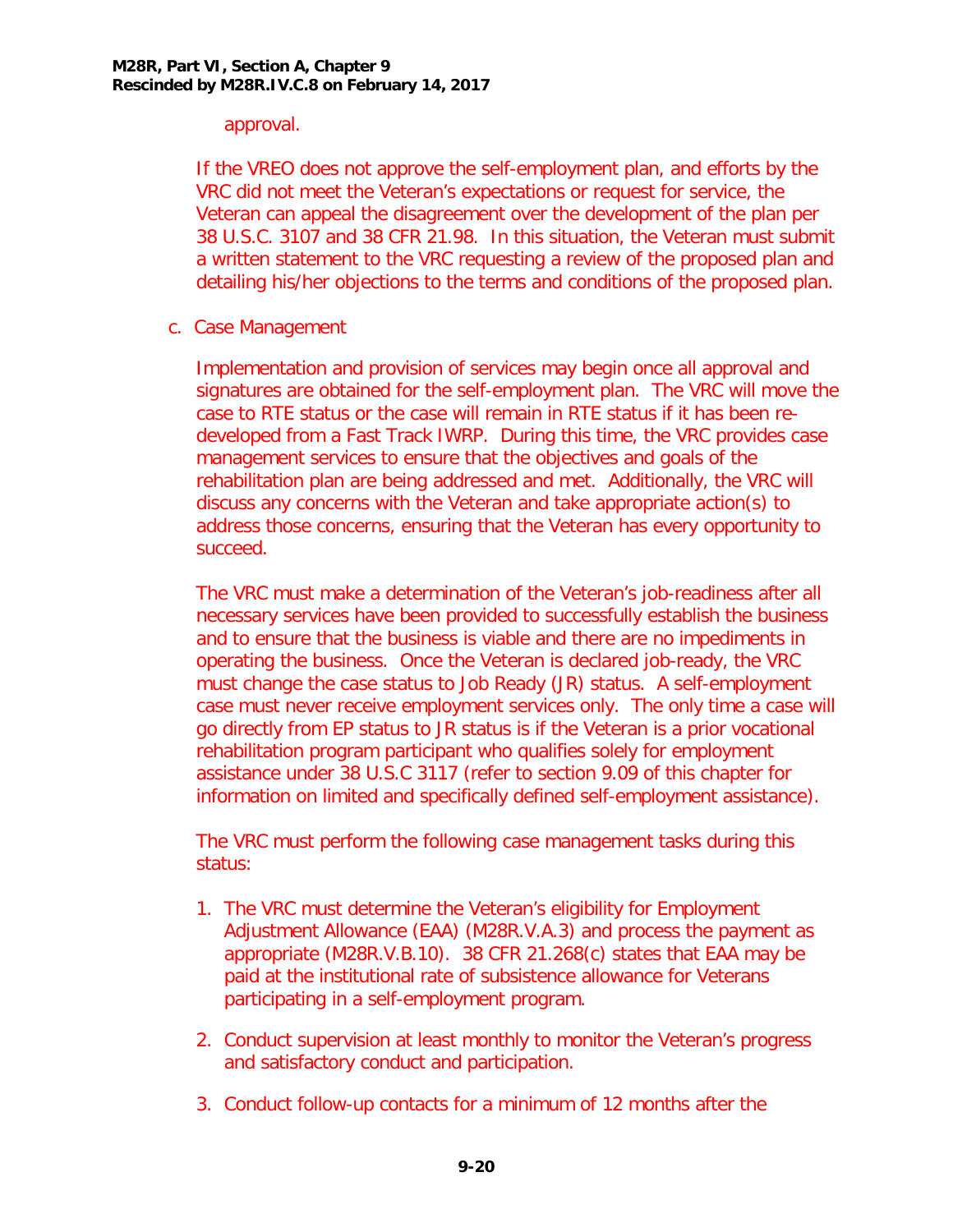successful start of a business to ensure that the Veteran's business is operational and all needs are addressed and met. The VRC must ensure that all provided services are sustainable without continued support from VR&E.

## <span id="page-22-0"></span>9.09 Limited and Specifically Defined Self-Employment Assistance

Limited and specifically defined self-employment assistance offered under 38 U.S.C. 3117 is only for Veterans who have previously been in a vocational rehabilitation program either under Chapter 31 or a State Vocational Rehabilitation program and who would not currently qualify for services under Chapter 31 otherwise. Veterans who do meet entitlement criteria for Chapter 31 services may receive self-employment assistance depending on category assignment by following the guidance outlined in this chapter.

## <span id="page-22-1"></span>a. Chapter 31

Veterans who are employable and previously completed a vocational rehabilitation program for self-employment in a small business enterprise under Chapter 31 can receive the following specifically defined selfemployment assistance in accordance with 38 U.S.C. 3117: employment services that are limited to the facilitation of services required to secure an SBA-backed loan to buy equipment necessary to establish a business, and assistance to ensure receipt of the special consideration provided for in section 8 of the Small Business Act (15 U.S.C. 633(b)).

To provide this assistance, the VRC must conduct an initial evaluation to determine that the Veteran is employable in an occupation consistent with his/her abilities, aptitudes and interests. An IEAP is required. Determinations of employment handicap, serious employment handicap and current reasonable feasibility are not applicable, unless the evaluation indicates that the Veteran is not employable. In that situation, entitlement to other Chapter 31 services and assistance must be determined. These limited and specifically defined services are subject to the 18-month employment services entitlement limitation.

<span id="page-22-2"></span>b. State Vocational Rehabilitation Program

Veterans with the most severe service-connected disabilities who are employable and previously trained under a State Vocational Rehabilitation program with the objective of self-employment in a small business enterprise, can receive the following specifically defined self-employment assistance in accordance with 38 U.S.C. 3117: license fees, supplementary equipment, initial stocks and supplies that the VRC determines are necessary to establish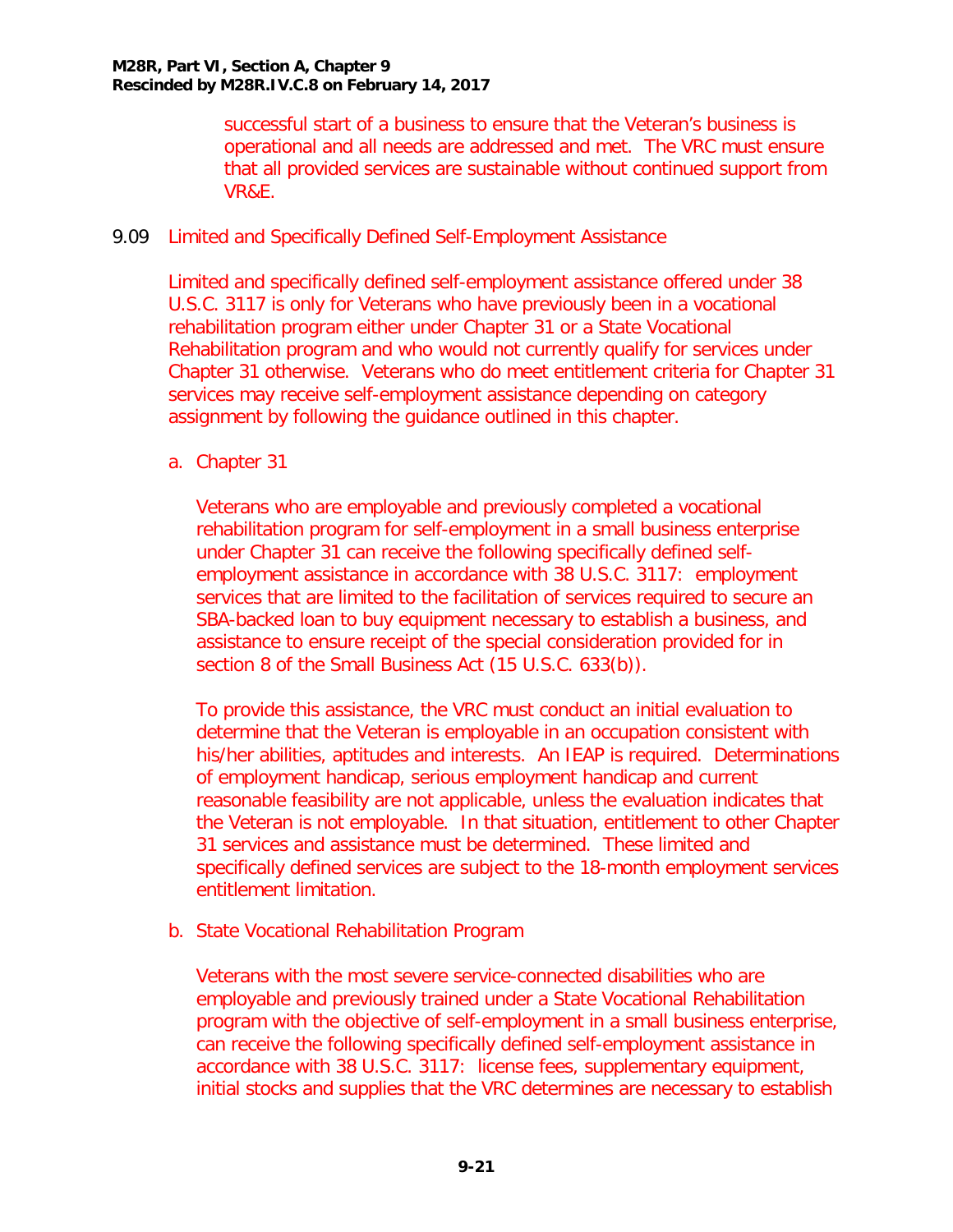a business if such supplementary equipment and initial stocks and supplies, or assistance in acquiring them, are not available through the State program or other sources.

The Veteran must meet the requirements for self-employment for Veterans with the most severe disabilities in accordance with 38 CFR 21.257(b), which states that the Veteran's service-connected disability(ies) result in limitations so severe that self-employment is the only reasonably feasible vocational goal. The Veteran must complete an initial evaluation to determine the level of employment handicap and if the achievement of a vocational goal is feasible per the provisions of 38 CFR 21.50. An IEAP is required. The following conditions must also be met:

- 1. The Veteran is eligible for VA-sponsored employment assistance.
- 2. An official of the State Vocational Rehabilitation agency with responsibility for administering self-employment programs certifies the following:
	- The Veteran has successfully completed training for a self-employment program.
	- The assistance needed is not available through non-VA sources.
	- The state program's training/employment plan describes the VA assistance needed.
- 3. The VR&E Service Director approves the request.

## <span id="page-23-0"></span>9.10 Self-Employment Services for an Existing Business

Veterans who have an existing business may apply for Chapter 31 benefits. As with any applicant, entitlement must be determined before the delivery of service. See M28R.IV.B.2 for instruction on the determination of entitlement. When a Veteran with an existing business is found entitled to VR&E benefits because the self-employment position is not considered to be suitable, services may be provided to help the Veteran overcome his/her impairments to employment. If the self-employment position is suitable, which is defined as employment that is consistent with the Veteran's abilities, interests and aptitudes, the criteria for entitlement would not be met. Therefore, the delivery of Chapter 31 benefits would not be authorized. VR&E cannot provide services solely to expand or update an existing suitable business. Services must not be provided simply to expand the business or make it profitable if there are no disability-related barriers. If the Veteran requires such assistance, he/she should be notified of the additional resources listed in Appendix BH, Financial Resources for Self-Employment.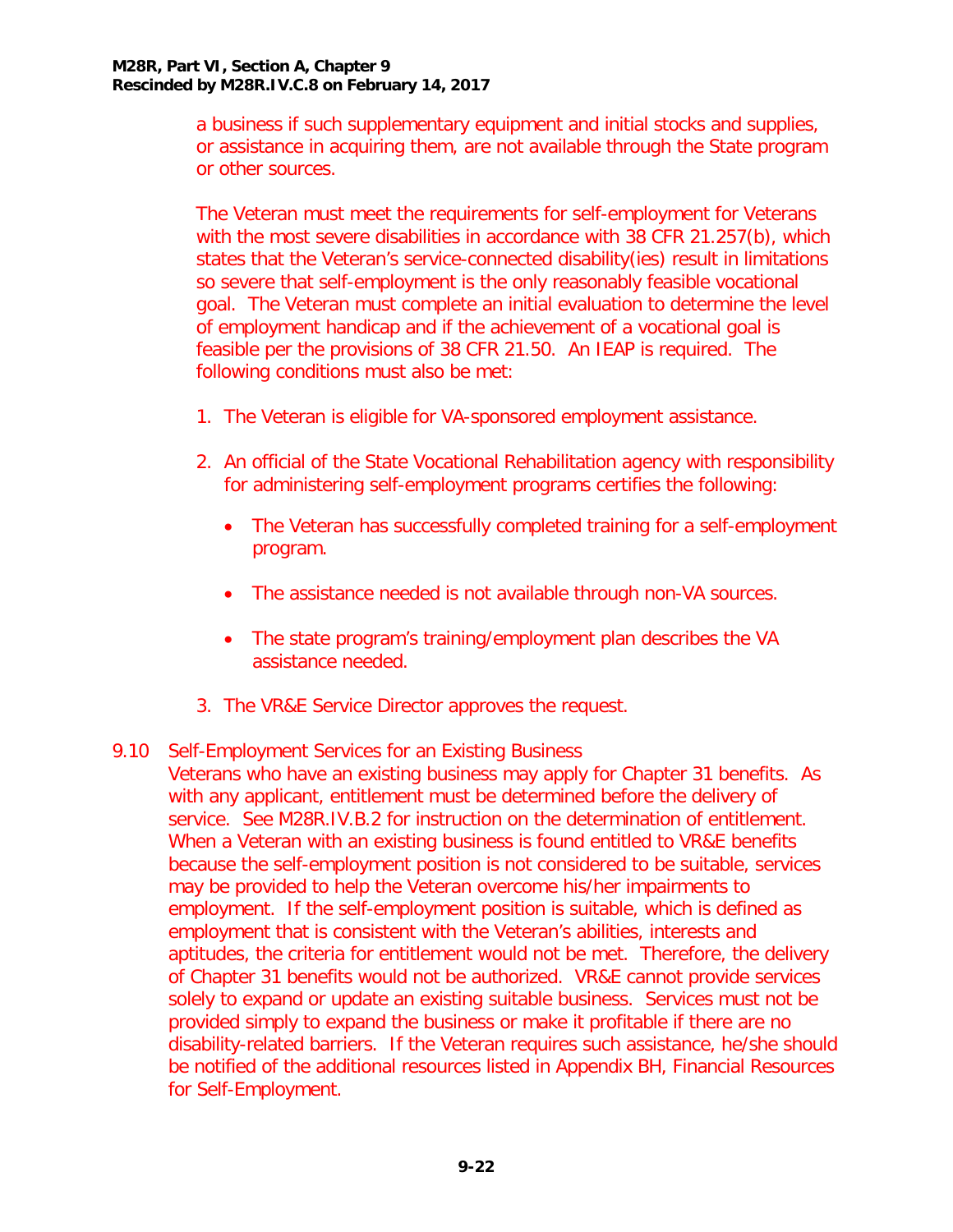#### **M28R, Part VI, Section A, Chapter 9 Rescinded by M28R.IV.C.8 on February 14, 2017**

If the Veteran meets all the entitlement criteria, and the self-employment position is not suitable, then the criteria for entitlement to Chapter 31 services would be met. Therefore, the delivery of services may be authorized. The procedures for Fast Track planning outlined in section 9.06 of this chapter should be used to develop further information to determine whether self-employment is viable for the Veteran and the Veteran must work to redevelop his/her business plan. The business plan must address the disability-related barriers that make the business unsuitable. If the disability-related barriers cannot be removed, the business may not be supported, but alternate vocational goals may be considered.

If self-employment is viable, the VRC and Veteran will discuss the findings of the business plan viability analysis in an effort to redevelop the Fast Track IWRP to a combined IWRP/IEAP self-employment plan. The self-employment plan must be developed in accordance with the procedures outlined in this chapter.

<span id="page-24-0"></span>a. Retroactive Induction

Retroactive induction may be considered if the Veteran incurred costs for training, or other rehabilitation services related to training (i.e., required program costs), when it is determined that the training and/or services were reasonably needed to achieve the goals of the rehabilitation plan in accordance with 38 CFR 21.282(c). Retroactive induction for any prior training cannot be approved until each of the following conditions is met:

- A vocational goal is identified.
- An IWRP with a DOT code other than 999 is developed.
- The prior training advances the selected vocational goal.
- <span id="page-24-1"></span>b. Procedures

The following procedures outline the use of retroactive induction for a Veteran with an existing business who has been found entitled under Chapter 31:

1. Approval for the retroactive induction should be obtained in the same manner as the self-employment plan. The VRC must submit a written narrative using VAF 28-1902n requesting the retroactive induction to the VREO. The written narrative must explain how the training and/or other rehabilitation services related to training were reasonably needed to achieve the goals of the rehabilitation plan and should be attached to VAF 28-0794, Self-Employment Plan Approval Request. Other signature levels must be obtained depending on cost of the plan.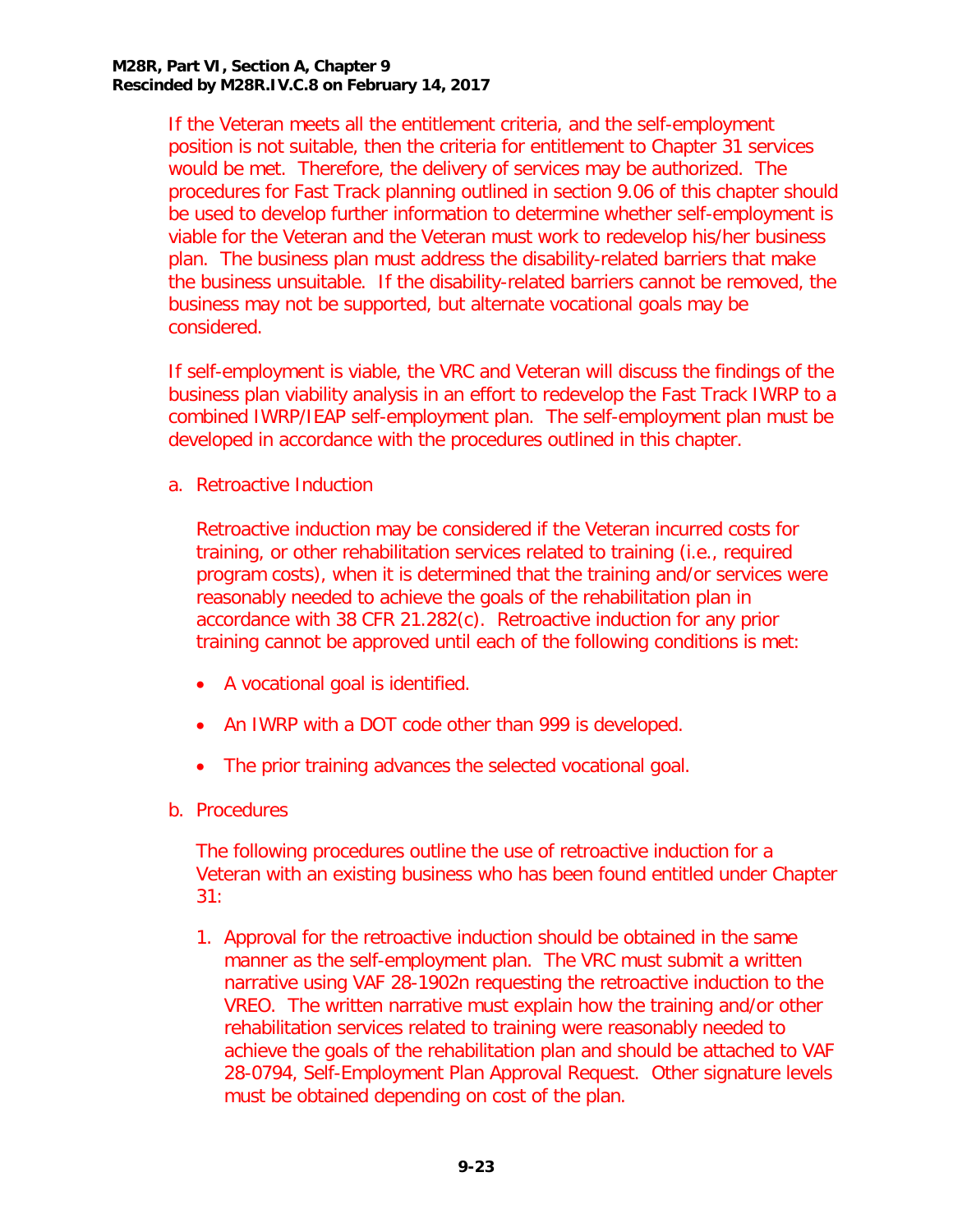- 2. Once approval has been obtained, reimbursement procedures outlined in M28R.IV.C.2 should be followed to reimburse the Veteran for costs incurred for training and/or other rehabilitation services related to training.
- <span id="page-25-1"></span><span id="page-25-0"></span>9.11 Required Documents for the Delivery of Self-Employment Services
	- a. The Self-Employment Fact Sheet

The Self-Employment Fact Sheet covers a variety of information, including:

- Identification of supplies and related assistance that VR&E may not authorize.
- Definition of Category I and II and outline of the types of assistance available in each category.
- Description of the business consultant's role.
- <span id="page-25-2"></span>b. VAF 28-0800, VR&E Program Orientation

The Veteran must sign VAF 28-0800, VR&E Program Orientation, to verify that the link to the "Operation Boots to Business" video was provided.

<span id="page-25-3"></span>c. Preliminary Self-Employment Evaluation

The Preliminary Self-Employment Evaluation provides guidance on gathering information to determine the Veteran's suitability and readiness to start a business.

<span id="page-25-4"></span>d. Information Needed to Conduct a Viability Analysis

The information needed to conduct a thorough viability analysis of the business plan must be given to the Veteran in advance of his/her meeting with a business consultant (refer to section 9.07.b.1 of this chapter).

<span id="page-25-5"></span>e. Summation of Business Plan Viability Analysis

The summation of the business plan viability analysis answers the questions outlined in section 9.07.b.1 of this chapter, as well as any additional supporting documentation relevant to the Veteran's request for selfemployment services. The summation should clearly identify the viability of the business plan and rehabilitation services needed.